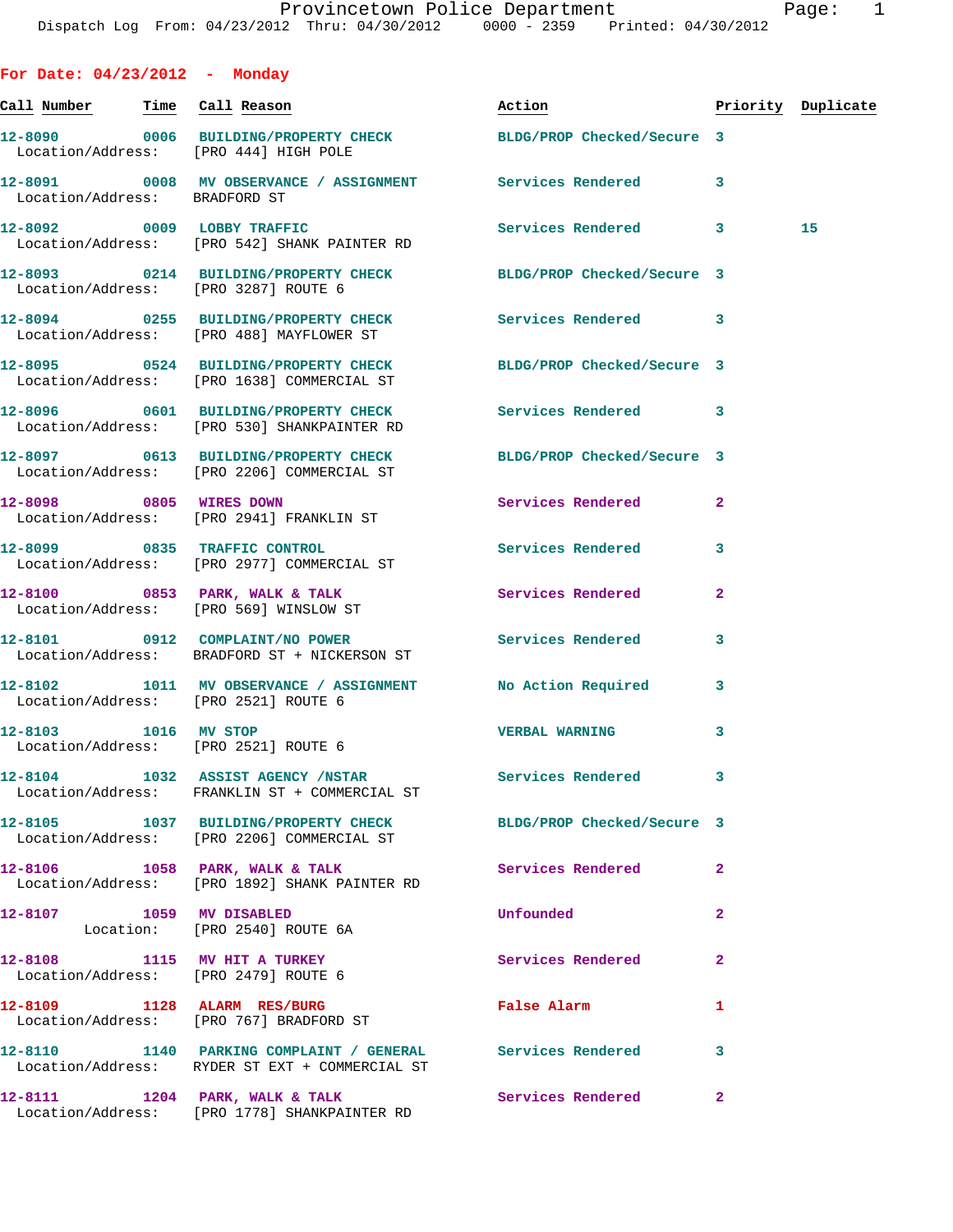|                                                                    | 12-8113 1238 BUILDING/PROPERTY CHECK<br>Location/Address: [PRO 2483] COMMERCIAL ST                       | BLDG/PROP Checked/Secure 3 |                |
|--------------------------------------------------------------------|----------------------------------------------------------------------------------------------------------|----------------------------|----------------|
|                                                                    | 12-8114 1245 MV OBSERVANCE / ASSIGNMENT<br>Location/Address: ROUTE 6 + SHANKPAINTER RD                   | No Action Required         | 3              |
|                                                                    | 12-8115 1307 PARK, WALK & TALK<br>Location/Address: [PRO 216] COMMERCIAL ST                              | Services Rendered          | $\overline{2}$ |
|                                                                    | 12-8116 1430 PARK, WALK & TALK<br>Location/Address: [PRO 530] SHANK PAINTER RD                           | Services Rendered          | $\mathbf{2}$   |
| 12-8118 1515 MV DISABLED                                           | Location/Address: [PRO 1568] COTTAGE ST                                                                  | Services Rendered          | $\mathbf{2}$   |
|                                                                    | 12-8119 1521 PARK, WALK & TALK<br>Location/Address: [PRO 519] RACE POINT RD                              | Services Rendered          | $\mathbf{2}$   |
|                                                                    | 12-8120 1552 BUILDING/PROPERTY CHECK<br>Location/Address: [PRO 3317] CEMETERY RD                         | BLDG/PROP Checked/Secure 3 |                |
|                                                                    | 12-8121 1601 PARK, WALK & TALK<br>Location/Address: [PRO 516] RACE POINT RD                              | Services Rendered          | $\mathbf{2}$   |
|                                                                    | 12-8122 1606 BUILDING/PROPERTY CHECK<br>Location/Address: [PRO 391] COMMERCIAL ST                        | <b>Services Rendered</b>   | 3              |
| 12-8123 1620 MEDICAL EMERGENCY<br>Location/Address: OFF CONWELL ST |                                                                                                          | <b>PATIENT REFUSAL</b>     | 1              |
|                                                                    | 12-8124 1704 BOAT/HARBORMASTER<br>Location/Address: [PRO 396] COMMERCIAL ST                              | <b>Services Rendered</b>   | $\mathbf{2}$   |
| 12-8125 1722 MEDICAL EMERGENCY<br>Location/Address: OFF CONWELL ST |                                                                                                          | Transported to Hospital 1  |                |
| 12-8126 1737 ALARM - GENERAL                                       | Location/Address: [PRO 1778] SHANK PAINTER RD                                                            | Services Rendered          | $\mathbf{1}$   |
|                                                                    | 12-8127 1750 MV OBSERVANCE / ASSIGNMENT Services Rendered<br>Location/Address: BRADFORD ST + STANDISH ST |                            | 3              |
| 12-8128 1805 LOST PURSE                                            | Location/Address: [PRO 2929] HOWLAND ST                                                                  | Services Rendered 3        |                |
| 12-8129 1951 FOLLOW UP                                             | Location/Address: [PRO 820] COMMERCIAL ST                                                                | Services Rendered          | $\mathbf{2}$   |
|                                                                    | 12-8130 2002 MV OBSERVANCE / ASSIGNMENT Services Rendered<br>Location/Address: BRADFORD ST + HOWLAND ST  |                            | 3              |
|                                                                    | 12-8131 2002 BUILDING/PROPERTY CHECK<br>Location/Address: [PRO 530] SHANKPAINTER RD                      | BLDG/PROP Checked/Secure 3 |                |
| 12-8132 2031 MV STOP                                               | Location/Address: [PRO 361] COMMERCIAL ST                                                                | Citation/Warning Issued 3  |                |
|                                                                    | 12-8133 2053 MV OBSERVANCE / ASSIGNMENT<br>Location/Address: BRADFORD ST + RYDER ST                      | <b>Services Rendered</b>   | 3              |
| 12-8134 2114 MV STOP<br>Location/Address: STANDISH ST              |                                                                                                          | Citation/Warning Issued 3  |                |
|                                                                    | 12-8135 2126 BUILDING/PROPERTY CHECK<br>Location/Address: [PRO 519] RACE POINT RD                        | BLDG/PROP Checked/Secure 3 |                |
|                                                                    | 12-8136 2129 BUILDING/PROPERTY CHECK<br>Location/Address: [PRO 2206] COMMERCIAL ST                       | Services Rendered 3        |                |
| 12-8137 2131 FOLLOW UP<br>Location/Address: [PRO 521] ROUTE 6      |                                                                                                          | No Action Required 2       |                |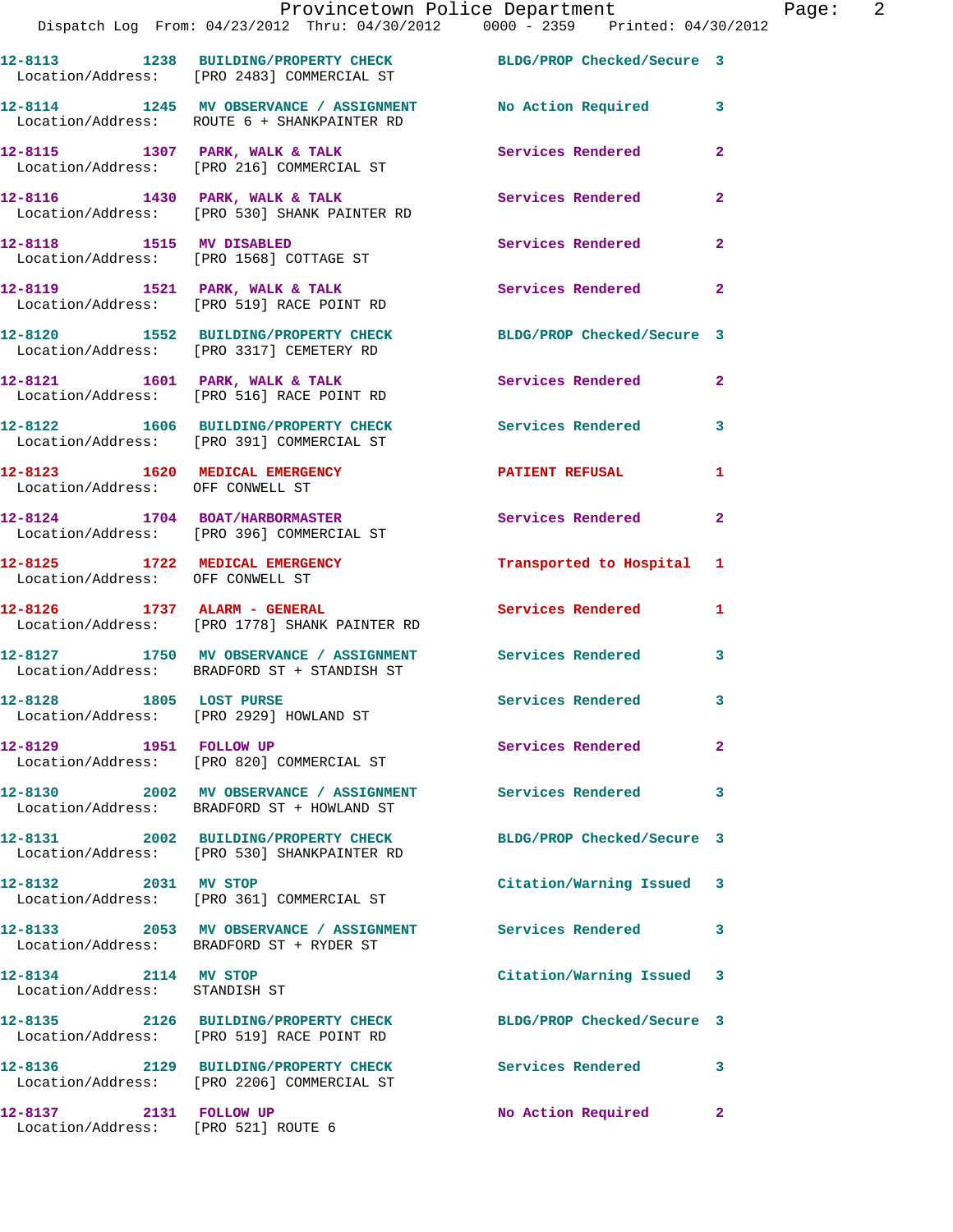Dispatch Log From: 04/23/2012 Thru: 04/30/2012 0000 - 2359 Printed: 04/30/2012

| 12-8138<br>2144<br>Location/Address: | MV OBSERVANCE / ASSIGNMENT<br>[PRO 2577] BRADFORD ST                     | Services Rendered          |  |
|--------------------------------------|--------------------------------------------------------------------------|----------------------------|--|
| 12-8139<br>2157                      | <b>BUILDING/PROPERTY CHECK</b><br>Location/Address: [PRO 569] WINSLOW ST | BLDG/PROP Checked/Secure 3 |  |
| 12-8140<br>2220<br>Location/Address: | <b>BUILDING/PROPERTY CHECK</b><br>[PRO 306] COMMERCIAL ST                | BLDG/PROP Checked/Secure 3 |  |
| 12-8141<br>2225<br>Location/Address: | <b>BAR CHECK</b><br>[PRO 2737] COMMERCIAL ST                             | Services Rendered          |  |

**12-8142** 2227 BAR CHECK Services Rendered 2 Location/Address: [PRO 272] COMMERCIAL ST

**12-8143 2230 BAR CHECK Services Rendered 2**  Location/Address: [PRO 399] COMMERCIAL ST

**12-8144 2302 BUILDING/PROPERTY CHECK BLDG/PROP Checked/Secure 3**  Location/Address: [PRO 1638] COMMERCIAL ST

**12-8145 2304 BUILDING/PROPERTY CHECK Services Rendered 3**  Location/Address: [PRO 3259] MACMILLAN

**12-8146 2309 MV OBSERVANCE / ASSIGNMENT Services Rendered 3**  Location/Address: STANDISH ST + BRADFORD ST

**12-8147 2339 HAZARDS Services Rendered 2**  Location/Address: [PRO 1989] COMMERCIAL ST

**12-8148 2344 MV OBSERVANCE / ASSIGNMENT Services Rendered 3**  Location/Address: BRADFORD ST

**12-8149 2356 BUILDING/PROPERTY CHECK Services Rendered 3**  Location/Address: [PRO 175] COMMERCIAL ST

**12-8150 2356 BUILDING/PROPERTY CHECK Services Rendered 3**  Location/Address: [PRO 182] COMMERCIAL ST

**For Date: 04/24/2012 - Tuesday**

| 12-8151 0021 LOBBY TRAFFIC               | Location/Address: [PRO 542] SHANK PAINTER RD                                                                  | Services Rendered 2       |                         | 38 |
|------------------------------------------|---------------------------------------------------------------------------------------------------------------|---------------------------|-------------------------|----|
|                                          | 12-8152 0042 BUILDING/PROPERTY CHECK BLDG/PROP Checked/Secure 3<br>Location/Address: [PRO 440] HARRY KEMP WAY |                           |                         |    |
|                                          | 12-8153 0054 BUILDING/PROPERTY CHECK BLDG/PROP Checked/Secure 3<br>Location/Address: [PRO 519] RACE POINT RD  |                           |                         |    |
| Location/Address: [PRO 3287] ROUTE 6     | 12-8154 0235 BUILDING/PROPERTY CHECK BLDG/PROP Checked/Secure 3                                               |                           |                         |    |
|                                          | 12-8155 0328 BUILDING/PROPERTY CHECK Services Rendered<br>Location/Address: [PRO 518] RACE POINT RD           |                           | $\overline{\mathbf{3}}$ |    |
| 12-8156 0423 MV ACCIDENT                 | Location/Address: [PRO 3259] MACMILLAN WHARF                                                                  | Services Rendered         | 1                       |    |
|                                          | 12-8157 0525 BUILDING/PROPERTY CHECK BLDG/PROP Checked/Secure 3<br>Location/Address: [PRO 2206] COMMERCIAL ST |                           |                         |    |
| Location/Address: [PRO 488] MAYFLOWER ST |                                                                                                               |                           | $\overline{\mathbf{3}}$ |    |
|                                          |                                                                                                               |                           |                         |    |
| Location/Address: [PRO 3222] ALDEN ST    | 12-8159 0552 MEDICAL EMERGENCY                                                                                | Transported to Hospital 1 |                         |    |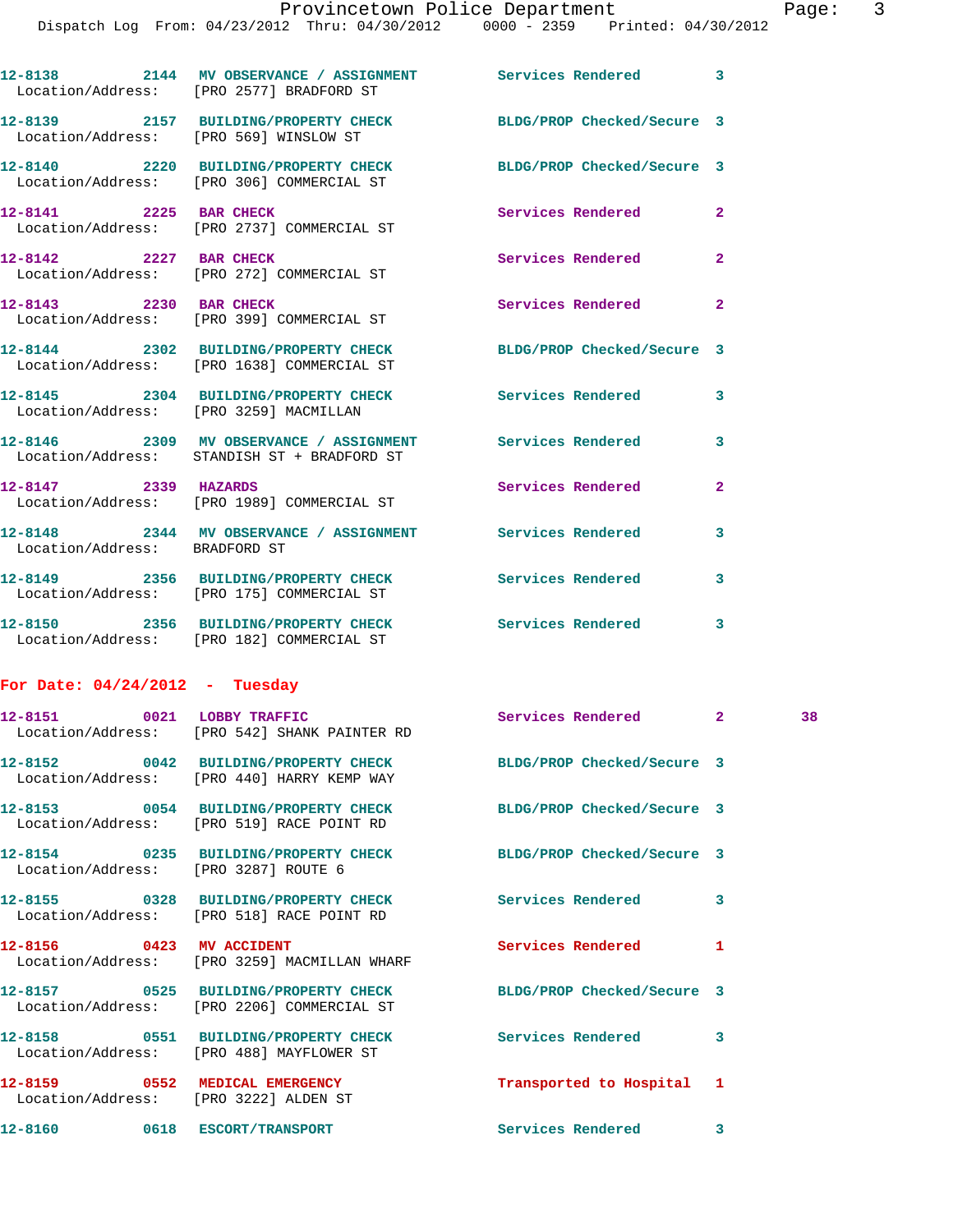|                                        | Dispatch Log From: 04/23/2012 Thru: 04/30/2012 0000 - 2359 Printed: 04/30/2012                              | Provincetown Police Department | Page: 4        |
|----------------------------------------|-------------------------------------------------------------------------------------------------------------|--------------------------------|----------------|
|                                        | Location/Address: [PRO 526] RYDER ST EXT                                                                    |                                |                |
|                                        | 12-8161 0742 RELOCATE M/V-CONST.<br>Location/Address: [PRO 2227] BRADFORD ST                                | SPOKEN TO                      | $\overline{2}$ |
|                                        | 12-8162 0751 BUILDING/PROPERTY CHECK BLDG/PROP Checked/Secure 3<br>Location/Address: [PRO 3317] CEMETERY RD |                                |                |
| Location/Address: [PRO 437] FREEMAN ST | 12-8163 0759 PARKING COMPLAINT-PRIVATE PROP Services Rendered 3                                             |                                |                |
|                                        | 12-8164 0803 ALARM - GENERAL-WORK<br>Location/Address: [PRO 3671] COMMERCIAL ST                             | No Action Required             | 1              |
|                                        | 12-8165 0842 SERVE SUMMONS<br>Location/Address: [PRO 606] CONWELL ST                                        | No Action Required             | $\mathbf{3}$   |
| Location/Address: ROUTE 6              | 12-8166 0906 FOUND PROPERTY-LIC. PLATE No Action Required                                                   |                                | $\mathbf{3}$   |
| Location/Address: [PRO 3287] ROUTE 6   | 12-8167 0940 BUILDING/PROPERTY CHECK BLDG/PROP Checked/Secure 3                                             |                                |                |
|                                        | 12-8168 0946 FIRE, STRUCTURE<br>Location/Address: [PRO 2568] COMMERCIAL ST                                  | Extinguished                   | 1              |
|                                        | 12-8169 1019 ASSIST CITIZEN-REASSURANCE<br>Location/Address: [PRO 3632] COMMERCIAL ST                       | No Action Required             | 3              |
|                                        | 12-8170 1028 MV OBSERVANCE / ASSIGNMENT Services Rendered<br>Location/Address: [PRO 3359] HARRY KEMP        |                                | 3              |
|                                        | 12-8171 1033 BUILDING/PROPERTY CHECK BLDG/PROP Checked/Secure 3<br>Location/Address: [PRO 3318] CEMETERY RD |                                |                |
|                                        | 12-8172 1036 ANIMAL CALL<br>Location/Address: [PRO 342] COMMERCIAL ST                                       | Services Rendered              | $\mathbf{2}$   |
|                                        | 12-8173 1045 ALARM - GENERAM<br>Location/Address: [PRO 207] COMMERCIAL ST                                   | No Action Required             | $\mathbf{2}$   |
| Location/Address: SHANK PAINTER RD     | 12-8175 1052 PARKING COMPLAINT / GENERAL Taken/Referred to Other 3                                          |                                |                |
|                                        | 12-8174 1100 BUILDING/PROPERTY CHECK BLDG/PROP Checked/Secure 3<br>Location: [PRO 2500] JOHNSON ST LOT      |                                |                |
|                                        | 12-8176 1112 PARKING COMPLAINT / GENERAL SPOKEN TO<br>Location/Address: [PRO 124] COMMERCIAL ST             |                                | 3              |
|                                        | 12-8177 1114 MEDICAL EMERGENCY<br>Location/Address: [PRO 440] HARRY KEMP WAY                                | Transported to Hospital 1      |                |
|                                        | 12-8178 1146 DROPPING OFF PAPERWORK<br>Location/Address: [PRO 3296] SHANK PAINTER RD                        | No Action Required             | 3              |
|                                        | 12-8179 1155 HAZARDS-GLASS IN SPACE<br>Location/Address: [PRO 2489] BRADFORD ST                             | Taken/Referred to Other        | $\mathbf{2}$   |
|                                        | 12-8180 1157 PARK, WALK & TALK<br>Location/Address: [PRO 285] COMMERCIAL ST                                 | No Action Required             | $\mathbf{2}$   |
| Location/Address: BREWSTER ST          | 12-8181 1203 PARKING COMPLAINT / GENERAL No Action Required                                                 |                                | 3              |
|                                        | 12-8182 1204 ASSIST CITIZEN/COURT DATE No Action Required<br>Location/Address: [PRO 542] SHANK PAINTER RD   |                                | 3              |
|                                        | 12-8183 1208 LOST PROPERTY-WALLET<br>Location/Address: [PRO 542] SHANK PAINTER RD                           | No Action Required             | 3              |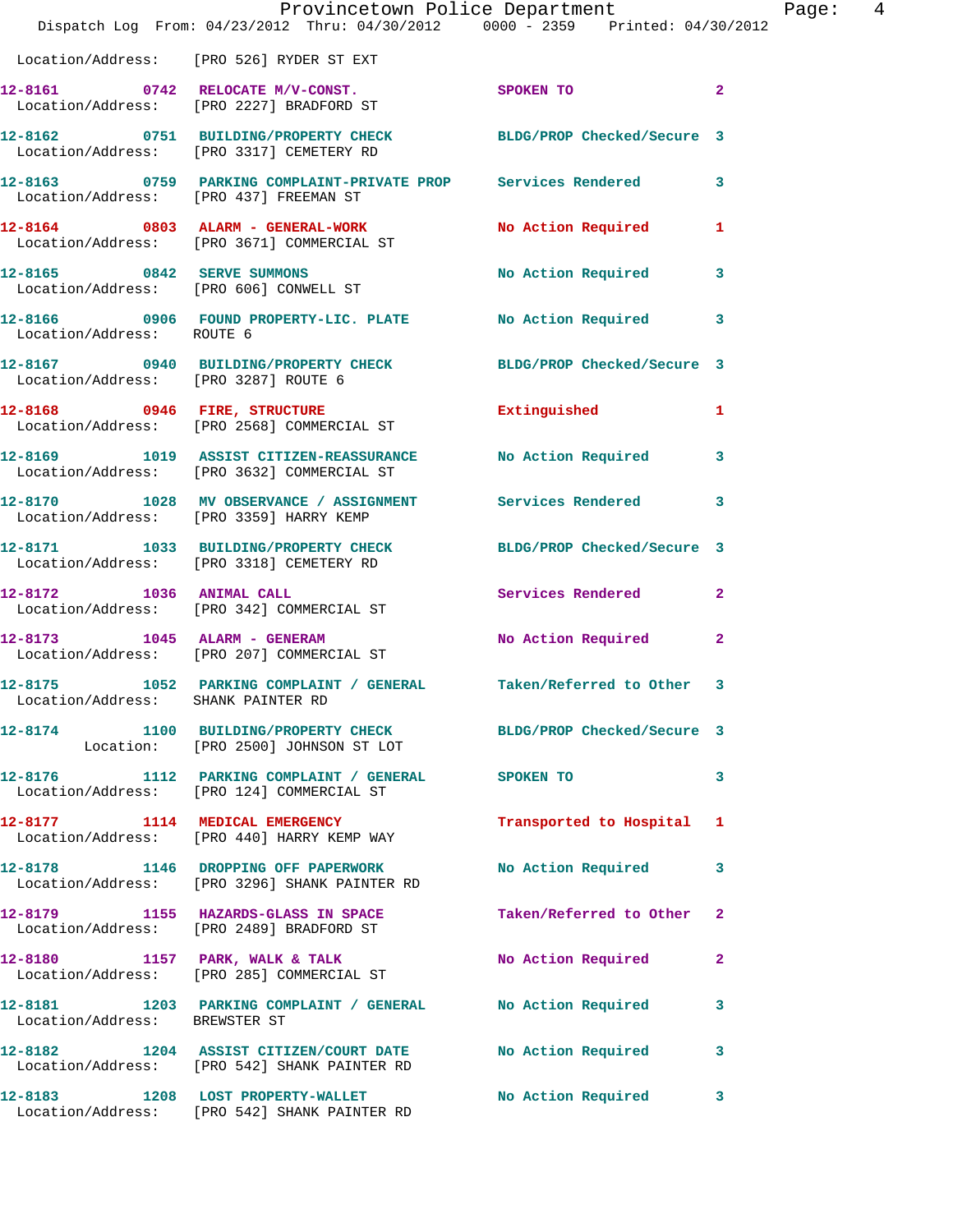|                                                                | Dispatch Log From: 04/23/2012 Thru: 04/30/2012   0000 - 2359   Printed: 04/30/2012                           | Provincetown Police Department Fage: 5 |              |              |  |
|----------------------------------------------------------------|--------------------------------------------------------------------------------------------------------------|----------------------------------------|--------------|--------------|--|
|                                                                | 12-8184 1230 MEDICAL EMERGENCY 1 PATIENT REFUSAL 1<br>Location/Address: [PRO 542] SHANK PAINTER RD           |                                        |              |              |  |
|                                                                | 12-8185 1357 PARK, WALK & TALK 1988 No Action Required 2<br>Location/Address: [PRO 3277] SANDY HILL LN       |                                        |              |              |  |
|                                                                | 12-8186 1510 PARK, WALK & TALK<br>Location/Address: [PRO 1892] SHANK PAINTER RD                              | No Action Required                     | $\mathbf{2}$ |              |  |
|                                                                | 12-8187   1612   MEDICAL EMERGENCY   Transported to Hospital 1   Location/Address: [PRO 59] BRADFORD ST      |                                        |              |              |  |
|                                                                | 12-8188 1640 MV OBSERVANCE / ASSIGNMENT Services Rendered<br>Location/Address: BRADFORD ST + STANDISH ST     |                                        | $\mathbf{3}$ |              |  |
|                                                                | 12-8189 1714 MV OBSERVANCE / ASSIGNMENT Services Rendered<br>Location/Address: BRADFORD ST + RYDER ST        |                                        | 3            |              |  |
| 12-8190 1721 MV STOP                                           | Location/Address: COURT ST + BRADFORD ST                                                                     | <b>VERBAL WARNING</b>                  | 3            |              |  |
|                                                                | 12-8191 1726 LOST PRESCRIPTION GLASSES Services Rendered<br>Location/Address: [PRO 542] SHANK PAINTER RD     |                                        | 3            |              |  |
| 12-8192 1737 MV STOP                                           | 1737 MV STOP<br>Location/Address: [PRO 43] BRADFORD ST                                                       | VERBAL WARNING 3                       |              |              |  |
|                                                                | 12-8193 1740 STOLEN WIG<br>Location/Address: [PRO 542] SHANK PAINTER RD                                      | <b>Services Rendered</b>               | $\mathbf{2}$ |              |  |
|                                                                | 12-8194 1837 MV DISABLED<br>Location/Address: ROUTE 6 + HOWLAND ST                                           | No Action Required                     | $\mathbf{2}$ |              |  |
|                                                                | 12-8195 1912 MISSING PERSON/LOCATED Services Rendered 1<br>Location/Address: [PRO 1103] SHIPS WAY RD         |                                        |              | $\mathbf{1}$ |  |
|                                                                | 12-8196 1925 PARK, WALK & TALK 1988 Services Rendered<br>Location/Address: [PRO 3222] ALDEN ST               |                                        | $\mathbf{2}$ |              |  |
|                                                                | 12-8197             1958   IDENTITY THEFT<br>Location/Address:     [PRO 542] SHANK PAINTER RD                | Services Rendered                      | $\mathbf{2}$ |              |  |
| Location/Address: [PRO 444] HIGH POLE                          | 12-8198 2010 BUILDING/PROPERTY CHECK BLDG/PROP Checked/Secure 3                                              |                                        |              |              |  |
| Location/Address: [PRO 2513] ROUTE 6                           | 12-8199 2027 MV OBSERVANCE / ASSIGNMENT Services Rendered                                                    |                                        | 3            |              |  |
|                                                                | 12-8200 2027 MV OBSERVANCE / ASSIGNMENT Services Rendered<br>Location/Address: [PRO 2577] BRADFORD ST        |                                        | 3            |              |  |
| 12-8201 2034 MV STOP<br>Location/Address: ROUTE 6 + SNAIL RD   |                                                                                                              | Citation/Warning Issued 3              |              |              |  |
| 12-8202 2048 MV STOP<br>Location/Address: [PRO 575] WINSLOW ST |                                                                                                              | <b>VERBAL WARNING</b>                  | 3            |              |  |
| 12-8203 2057 MV STOP<br>Location/Address: ROUTE 6 + SNAIL RD   |                                                                                                              | Citation/Warning Issued 3              |              |              |  |
| 12-8204 2126 MV STOP                                           | Location/Address: BRADFORD ST + CONANT ST                                                                    | <b>VERBAL WARNING</b>                  | 3            |              |  |
|                                                                | 12-8205 2130 BUILDING/PROPERTY CHECK BLDG/PROP Checked/Secure 3<br>Location/Address: [PRO 175] COMMERCIAL ST |                                        |              |              |  |
|                                                                | 12-8206 2141 BUILDING/PROPERTY CHECK<br>Location/Address: [PRO 530] SHANKPAINTER RD                          | BLDG/PROP Checked/Secure 3             |              |              |  |
|                                                                |                                                                                                              | Services Rendered 3                    |              |              |  |

Location/Address: [PRO 391] COMMERCIAL ST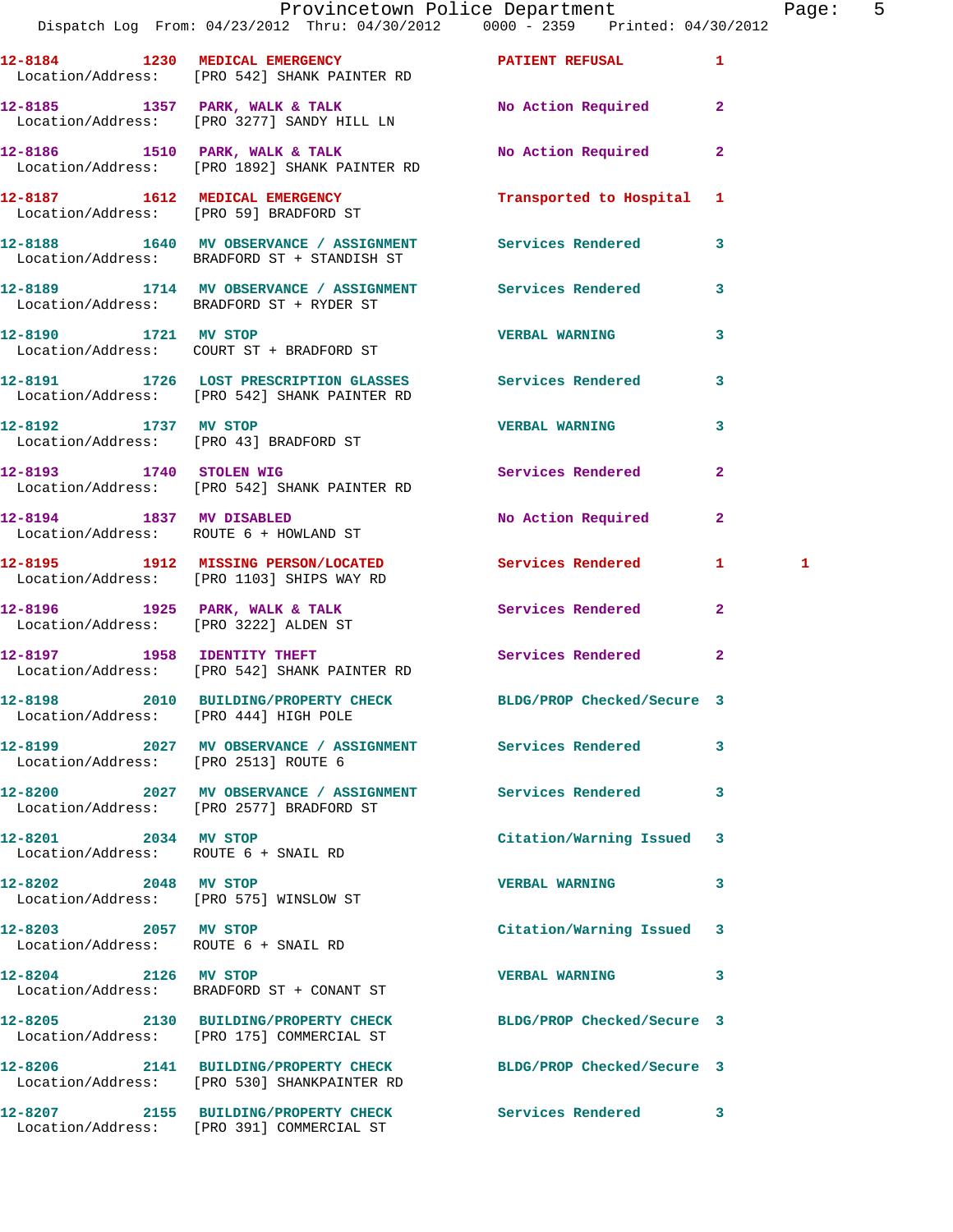|                                                                  | 12-8208 2157 BUILDING/PROPERTY CHECK BLDG/PROP Checked/Secure 3<br>Location/Address: [PRO 182] COMMERCIAL ST |                            |                |
|------------------------------------------------------------------|--------------------------------------------------------------------------------------------------------------|----------------------------|----------------|
| 12-8209 2217 ASSAULT                                             | Location/Address: [PRO 1789] BRADFORD ST                                                                     | SPOKEN TO                  | $\mathbf{1}$   |
|                                                                  | 12-8210 2218 BUILDING/PROPERTY CHECK<br>Location/Address: [PRO 519] RACE POINT RD                            | BLDG/PROP Checked/Secure 3 |                |
|                                                                  | 12-8211 2227 MV COMPLAINT<br>Location/Address: [PRO 2512] JEROME SMITH RD                                    | SPOKEN TO                  | $\overline{2}$ |
| 12-8212 2311 FOLLOW UP<br>Location/Address: [PRO 484] MASONIC PL |                                                                                                              | Could Not Locate           | $\overline{2}$ |
|                                                                  | $12-8213$ 2321 PARK, WALK & TALK<br>Location/Address: [PRO 539] SHANK PAINTER RD                             | Services Rendered          | $\overline{2}$ |
| 12-8214 2337 BAR CHECK                                           | Location/Address: [PRO 2737] COMMERCIAL ST                                                                   | Services Rendered          | $\overline{2}$ |
| 12-8216 2342 BAR CHECK                                           | Location/Address: [PRO 399] COMMERCIAL ST                                                                    | No Action Required         | $\overline{2}$ |
|                                                                  | 12-8217 2347 BAR CHECK<br>Location/Address: [PRO 3443] COMMERCIAL ST                                         | No Action Required         | $\mathbf{2}$   |

**12-8218 2356 BUILDING/PROPERTY CHECK BLDG/PROP Checked/Secure 3**  Location/Address: [PRO 440] HARRY KEMP WAY

## **For Date: 04/25/2012 - Wednesday**

| 12-8219 0006 BAR CHECK     | Location/Address: [PRO 80] CARVER ST                                                                  | Services Rendered          | $\overline{2}$          |    |
|----------------------------|-------------------------------------------------------------------------------------------------------|----------------------------|-------------------------|----|
| 12-8220 0009 MV STOP       | Location/Address: [PRO 105] COMMERCIAL ST                                                             | <b>VERBAL WARNING</b>      | $\overline{\mathbf{3}}$ |    |
| 12-8221 0014 LOBBY TRAFFIC | Location/Address: [PRO 542] SHANK PAINTER RD                                                          | <b>Services Rendered</b>   | $\overline{2}$          | 16 |
|                            | 12-8222 0033 MV OBSERVANCE / ASSIGNMENT Services Rendered<br>Location/Address: BRADFORD ST + RYDER ST |                            | $\overline{\mathbf{3}}$ |    |
| 12-8223 0038 BAR CHECK     | Location/Address: [PRO 484] MASONIC PL                                                                | Services Rendered          | $\overline{2}$          |    |
|                            | 12-8224 0051 BUILDING/PROPERTY CHECK<br>Location/Address: [PRO 306] COMMERCIAL ST                     | BLDG/PROP Checked/Secure 3 |                         |    |
|                            | 12-8225 0143 BUILDING/PROPERTY CHECK<br>Location/Address: [PRO 488] MAYFLOWER ST                      | BLDG/PROP Checked/Secure 3 |                         |    |
|                            | $12-8226$ 0212 B & E BURGLARY<br>Location/Address: [PRO 3197] COMMERCIAL ST                           | Services Rendered          | $\overline{2}$          |    |
|                            | 12-8228 0435 MEDICAL EMERGENCY<br>Location/Address: [PRO 2637] COMMERCIAL ST                          | <b>Services Rendered</b>   | $\mathbf{1}$            |    |
|                            | 12-8229 0649 ALARM - GENERAL-WORK<br>Location/Address: [PRO 440] HARRY KEMP WAY                       | <b>No Action Required</b>  | 1                       |    |
|                            | 12-8230 0722 MV RELOCATE-CONSTRUCTION<br>Location/Address: [PRO 350] COMMERCIAL ST                    | No Action Required         | $\overline{2}$          |    |
|                            | 12-8231 0730 FIRE, OTHER-WORK<br>Location/Address: [PRO 3671] COMMERCIAL ST                           | <b>No Action Required</b>  | 1                       |    |
|                            | 12-8232 0731 BUILDING/PROPERTY CHECK BLDG/PROP Checked/Secure 3                                       |                            |                         |    |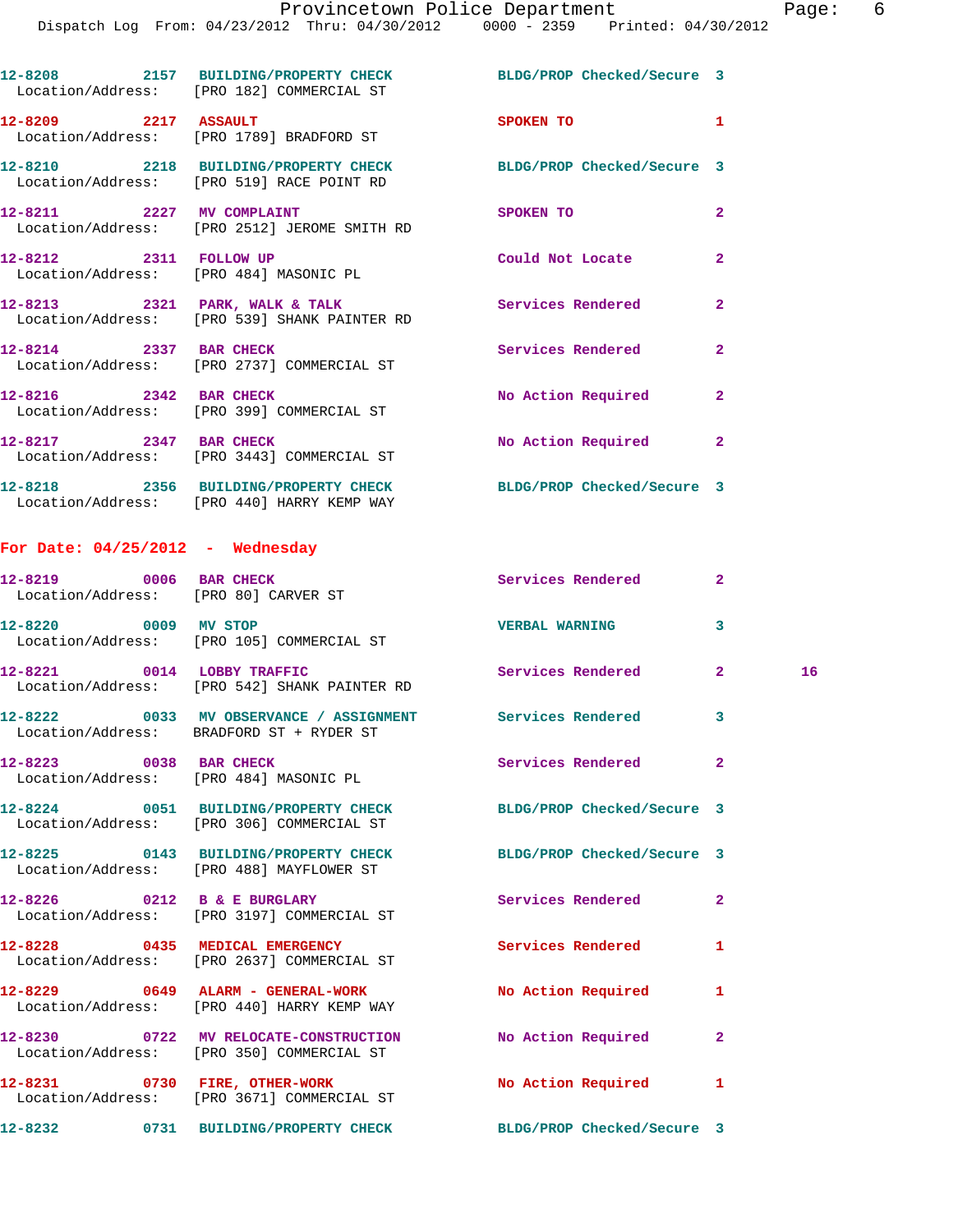|                                                                  | Dispatch Log From: 04/23/2012 Thru: 04/30/2012 0000 - 2359 Printed: 04/30/2012                                  | Provincetown Police Department     | Page: 7           |
|------------------------------------------------------------------|-----------------------------------------------------------------------------------------------------------------|------------------------------------|-------------------|
| Location/Address: [PRO 2543] MACMILLAN                           |                                                                                                                 |                                    |                   |
|                                                                  | 12-8233 0741 ASSIST AGENCY / MUTUAL AID Services Rendered 3<br>Location/Address: BRADFORD ST + SHANK PAINTER RD |                                    |                   |
| Location/Address: CUDWORTH ST                                    | 12-8234 0801 TRAFFIC CONTROL-CUDWORTH ST No Action Required 3                                                   |                                    |                   |
| Location/Address: [PRO 564] BAYBERRY                             | 12-8235 0810 BUILDING/PROPERTY CHECK BLDG/PROP Checked/Secure 3                                                 |                                    |                   |
| Location/Address: [PRO 3287] ROUTE 6                             | 12-8236 0816 BUILDING/PROPERTY CHECK BLDG/PROP Checked/Secure 3                                                 |                                    |                   |
|                                                                  | 12-8237 0826 COMPLAINT-GENERATOR Services Rendered 3<br>Location/Address: [PRO 357] COMMERCIAL ST               |                                    |                   |
|                                                                  | 12-8238 0827 PARK, WALK & TALK<br>Location/Address: [PRO 526] RYDER ST EXT                                      | No Action Required<br>$\mathbf{2}$ |                   |
|                                                                  | 12-8239 0842 BUILDING/PROPERTY CHECK BLDG/PROP Checked/Secure 3<br>Location/Address: [PRO 3318] CEMETERY RD     |                                    |                   |
|                                                                  | 12-8240 0850 TRAFFIC CONTROL-DELIVERY TRK. No Action Required 3<br>Location/Address: [PRO 3095] COMMERCIAL ST   |                                    |                   |
| Location/Address: [PRO 571] ALDEN ST                             | 12-8241 0914 BUILDING/PROPERTY CHECK BLDG/PROP Checked/Secure 3                                                 |                                    |                   |
|                                                                  | 12-8242 0920 FOLLOW UP<br>Location/Address: [PRO 2645] SHANK PAINTER RD                                         | No Action Required 2               |                   |
|                                                                  | 12-8243 1020 BUILDING/PROPERTY CHECK<br>Location/Address: [PRO 3317] CEMETERY RD                                | BLDG/PROP Checked/Secure 3         |                   |
|                                                                  | 12-8244 1030 BUILDING/PROPERTY CHECK BLDG/PROP Checked/Secure 3<br>Location/Address: [PRO 2206] COMMERCIAL ST   |                                    |                   |
| Location/Address: HARRY KEMP WAY                                 | 12-8245 1057 TRAFFIC CONTROL/COMPL.                                                                             | SPOKEN TO                          | $\mathbf{2}$<br>3 |
| 12-8246                                                          | 1117 MEDICAL EMERGENCY<br>Location/Address: [PRO 2637] COMMERCIAL ST                                            | Transported to Hospital 1          |                   |
|                                                                  | 12-8247 1136 ALARM - GENERAL<br>Location/Address: [PRO 3588] COMMERCIAL ST                                      | BLDG/PROP Checked/Secure 1         |                   |
|                                                                  | 12-8248 1214 BUILDING/PROPERTY CHECK<br>Location/Address: [PRO 2500] COMMERCIAL ST                              | BLDG/PROP Checked/Secure 3         |                   |
| 12-8249 1242 TRAFFIC CONTROL<br>Location/Address: HARRY KEMP WAY |                                                                                                                 | Services Rendered<br>3             |                   |
| Location/Address: [PRO 571] ALDEN ST                             | 12-8250 1243 BUILDING/PROPERTY CHECK BLDG/PROP Checked/Secure 3                                                 |                                    |                   |
| 12-8251 1332 FOLLOW UP                                           | Location/Address: [PRO 606] CONWELL ST                                                                          | Services Rendered<br>2             |                   |
|                                                                  | 12-8252 1333 PARK, WALK & TALK<br>Location/Address: [PRO 537] SHANK PAINTER RD                                  | No Action Required<br>2            |                   |
| 12-8253 1336 TRAFFIC CONTROL<br>Location/Address: DAGGETT LN     |                                                                                                                 | <b>Services Rendered</b><br>3      |                   |
|                                                                  | 12-8254 1343 LOST/FOUND PROPERTY<br>Location/Address: [PRO 537] SHANK PAINTER RD                                | No Action Required 3               |                   |
| 12-8255 1411 TRAFFIC CONTROL<br>Location/Address: HARRY KEMP WAY |                                                                                                                 | Services Rendered                  | 3                 |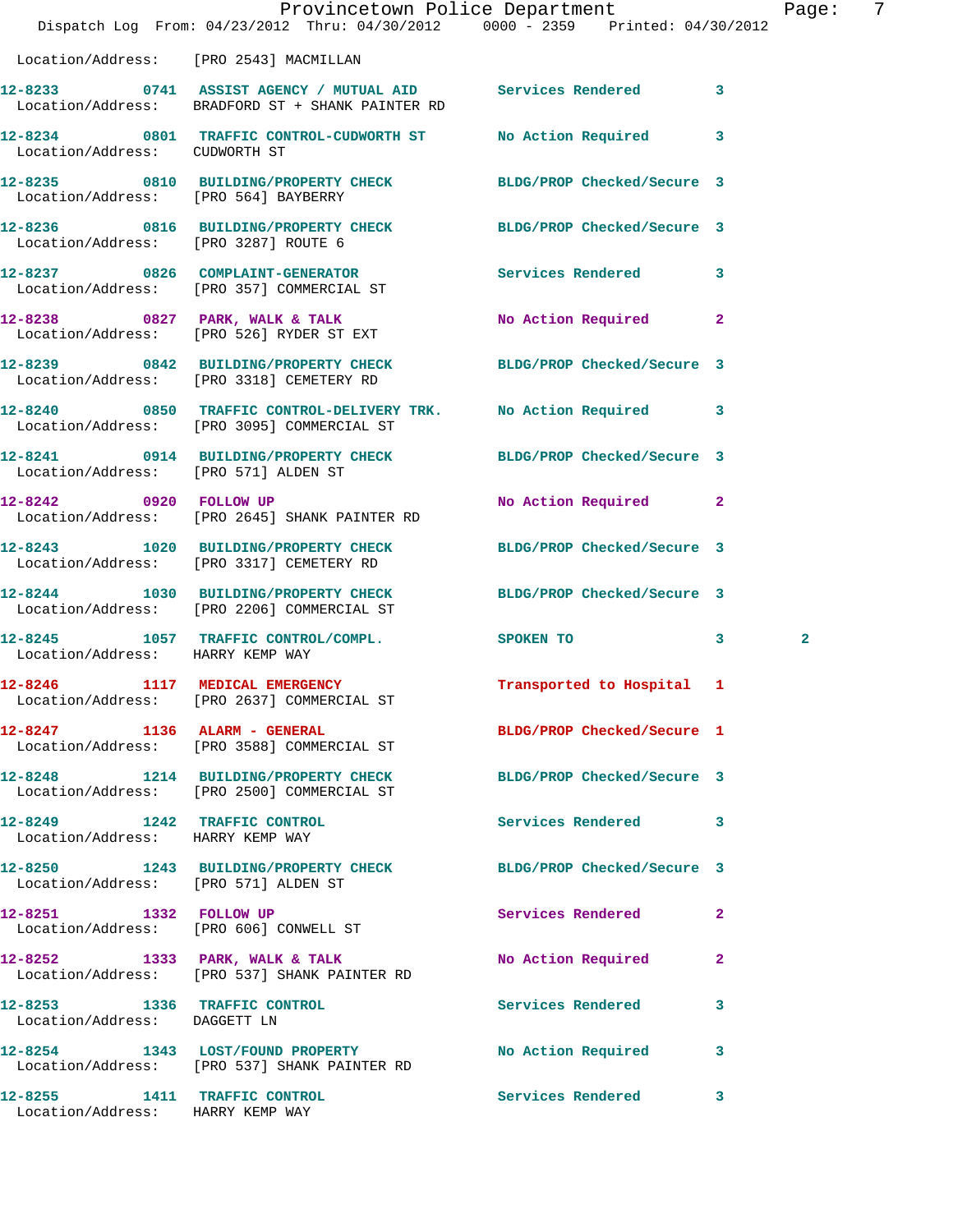|                                                                | Dispatch Log From: 04/23/2012 Thru: 04/30/2012 0000 - 2359 Printed: 04/30/2012                                  | Provincetown Police Department Fage: 8 |              |  |
|----------------------------------------------------------------|-----------------------------------------------------------------------------------------------------------------|----------------------------------------|--------------|--|
|                                                                | 12-8256 1443 ALARM - GENERAL Services Rendered 1<br>Location/Address: [PRO 440] HARRY KEMP WAY                  |                                        |              |  |
|                                                                | 12-8257 1515 BUILDING/PROPERTY CHECK BLDG/PROP Checked/Secure 3<br>Location/Address: [PRO 2898] JEROME SMITH RD |                                        |              |  |
|                                                                | 12-8258 1528 MV OBSERVANCE / ASSIGNMENT No Action Required 3<br>Location/Address: [PRO 2513] ROUTE 6            |                                        |              |  |
|                                                                | 12-8259 1543 MV STOP<br>Location: [PRO 3672] TOWN LINE                                                          | VERBAL WARNING 3                       |              |  |
|                                                                | 12-8260 1655 MEDICAL EMERGENCY<br>Location/Address: [PRO 440] HARRY KEMP WAY                                    | Transported to Hospital 1              |              |  |
|                                                                | 12-8261 1702 BUILDING/PROPERTY CHECK BLDG/PROP Checked/Secure 3<br>Location/Address: [PRO 3259] MACMILLAN       |                                        |              |  |
| 12-8262 1722 MV STOP<br>Location/Address: HOWLAND ST           |                                                                                                                 | VERBAL WARNING 3                       |              |  |
| Location/Address: [PRO 2] ALDEN ST                             | 12-8263 1805 BUILDING/PROPERTY CHECK BLDG/PROP Checked/Secure 3                                                 |                                        |              |  |
|                                                                | 12-8264 1825 MV OBSERVANCE / ASSIGNMENT Services Rendered 3<br>Location/Address: [PRO 2577] BRADFORD ST         |                                        |              |  |
|                                                                | 12-8265 1854 MV OBSERVANCE / ASSIGNMENT No Action Required 3<br>Location/Address: [PRO 2784] SHANKPAINTER RD    |                                        |              |  |
|                                                                | 12-8266 1859 BUILDING/PROPERTY CHECK BLDG/PROP Checked/Secure 3<br>Location/Address: [PRO 1778] SHANKPAINTER RD |                                        |              |  |
|                                                                | 12-8267 1938 PARK, WALK & TALK 1999 Services Rendered<br>Location/Address: [PRO 208] COMMERCIAL ST              |                                        | $\mathbf{2}$ |  |
| 12-8268 2038 SEARCH WARRANT<br>Refer To Arrest: 12-63-AR       | Location/Address: [PRO 547] COMMERCIAL ST                                                                       | Arrest(s) Made 3                       |              |  |
|                                                                | 12-8269 2101 BUILDING/PROPERTY CHECK BLDG/PROP Checked/Secure 3<br>Location/Address: [PRO 433] RYDER ST         |                                        |              |  |
|                                                                | 12-8271 2325 BUILDING/PROPERTY CHECK BLDG/PROP Checked/Secure 3<br>Location/Address: [PRO 519] RACE POINT RD    |                                        |              |  |
|                                                                | 12-8272 2327 BUILDING/PROPERTY CHECK BLDG/PROP Checked/Secure 3<br>Location/Address: [PRO 564] BAYBERRY AVE     |                                        |              |  |
| 12-8273 2347 BAR CHECK                                         | Location/Address: [PRO 3443] COMMERCIAL ST                                                                      | Services Rendered 2                    |              |  |
| For Date: $04/26/2012$ - Thursday                              |                                                                                                                 |                                        |              |  |
|                                                                | 12-8274 0006 BUILDING/PROPERTY CHECK BLDG/PROP Checked/Secure 3<br>Location/Address: [PRO 16] BRADFORD ST       |                                        |              |  |
| 12-8275 0024 BAR CHECK<br>Location/Address: [PRO 80] CARVER ST |                                                                                                                 | Services Rendered                      | $\mathbf{2}$ |  |
|                                                                | 12-8276 0027 BUILDING/PROPERTY CHECK BLDG/PROP Checked/Secure 3<br>Location/Address: [PRO 444] HIGH POLE HILL   |                                        |              |  |
|                                                                | 12-8277 0048 MV OBSERVANCE / ASSIGNMENT Services Rendered<br>Location/Address: BRADFORD ST + RYDER ST           |                                        | 3            |  |
| 12-8278 0050 911 GENERAL                                       | Location/Address: [OT] WEST FRANKLIN ST                                                                         | Services Rendered                      | -1           |  |

**12-8279 0219 BUILDING/PROPERTY CHECK BLDG/PROP Checked/Secure 3**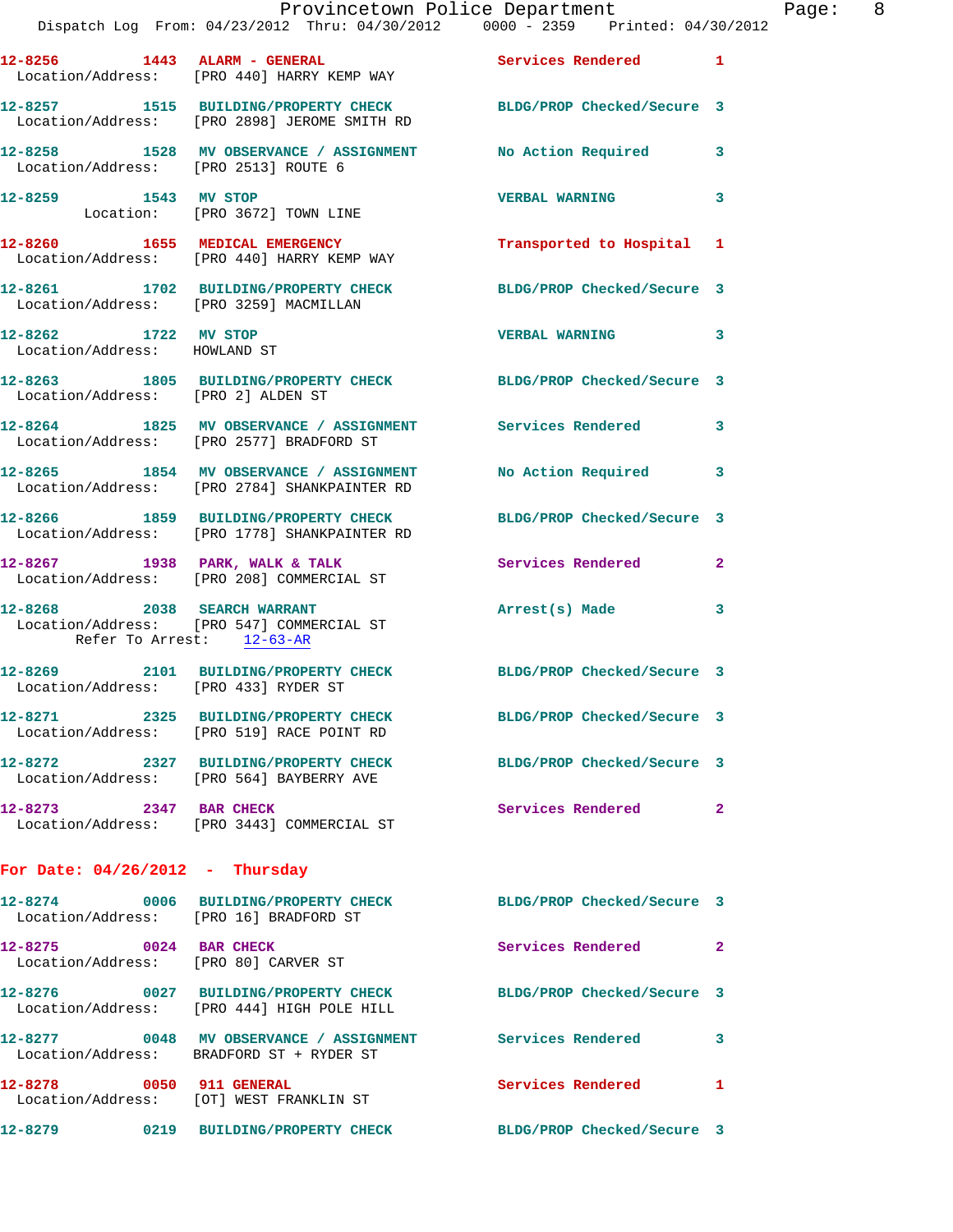|                                                                   | Dispatch Log From: 04/23/2012 Thru: 04/30/2012 0000 - 2359 Printed: 04/30/2012                                  | Provincetown Police Department |              | Page: 9 |  |
|-------------------------------------------------------------------|-----------------------------------------------------------------------------------------------------------------|--------------------------------|--------------|---------|--|
|                                                                   | Location/Address: [PRO 306] COMMERCIAL ST                                                                       |                                |              |         |  |
|                                                                   | 12-8280 0220 BUILDING/PROPERTY CHECK BLDG/PROP Checked/Secure 3<br>Location/Address: [PRO 1639] COMMERCIAL ST   |                                |              |         |  |
|                                                                   | 12-8281 0227 INFO SERVICES - LOBBY Services Rendered 2<br>Location/Address: [PRO 542] SHANK PAINTER RD          |                                |              | 18      |  |
|                                                                   | 12-8282 0508 BUILDING/PROPERTY CHECK BLDG/PROP Checked/Secure 3<br>Location/Address: [PRO 2898] JEROME SMITH RD |                                |              |         |  |
|                                                                   | 12-8283 0513 BUILDING/PROPERTY CHECK Services Rendered 3<br>Location/Address: [PRO 2483] COMMERCIAL ST          |                                |              |         |  |
| Location/Address: [PRO 2518] ROUTE 6                              | 12-8284 0523 MV OBSERVANCE / ASSIGNMENT Services Rendered 3                                                     |                                |              |         |  |
|                                                                   | 12-8285 0609 ALARM - GENERAL<br>Location/Address: [PRO 2702] COMMERCIAL ST                                      | BLDG/PROP Checked/Secure 1     |              |         |  |
|                                                                   | 12-8286 0633 BUILDING/PROPERTY CHECK BLDG/PROP Checked/Secure 3<br>Location/Address: [PRO 545] SHANKPAINTER RD  |                                |              |         |  |
| Location/Address: [PRO 2513] ROUTE 6                              | 12-8287 		 0727 MV OBSERVANCE / ASSIGNMENT Services Rendered 3                                                  |                                |              |         |  |
| Location/Address: [PRO 2513] ROUTE 6                              | 12-8288 0741 MV OBSERVANCE / ASSIGNMENT Services Rendered 3                                                     |                                |              |         |  |
| 12-8289 0745 MV STOP<br>Location/Address: [PRO 2513] ROUTE 6      |                                                                                                                 | <b>VERBAL WARNING</b>          | $\mathbf{3}$ |         |  |
| 12-8290 0752 MV STOP<br>Location/Address: [PRO 2479] ROUTE 6      |                                                                                                                 | <b>VERBAL WARNING</b>          | 3            |         |  |
|                                                                   | 12-8291 0805 BUILDING/PROPERTY CHECK BLDG/PROP Checked/Secure 3<br>Location/Address: [PRO 3259] MACMILLAN WHARF |                                |              |         |  |
|                                                                   | 12-8292 0807 BUILDING/PROPERTY CHECK<br>Location/Address: [PRO 2206] COMMERCIAL ST                              | BLDG/PROP Checked/Secure 3     |              |         |  |
| 12-8293<br>Location/Address: [PRO 571] ALDEN ST                   | 0821 BUILDING/PROPERTY CHECK BLDG/PROP Checked/Secure 3                                                         |                                |              |         |  |
|                                                                   | 12-8295 0850 PARK, WALK & TALK 3 Services Rendered<br>Location/Address: HOWLAND ST + HARRY KEMP WAY             |                                | $\mathbf{2}$ |         |  |
| 12-8296 0850 LOST WHITE CAT<br>Location/Address: OLD ANN PAGE WAY |                                                                                                                 | <b>Services Rendered</b> 2     |              |         |  |
|                                                                   | 12-8297 0918 DOG IN CAR<br>Location/Address: [PRO 597] COMMERCIAL ST                                            | <b>GONE ON ARRIVAL</b>         | $\mathbf{2}$ |         |  |
|                                                                   | 12-8298 0945 PARKING COMPLAINT / GENERAL Services Rendered 3<br>Location/Address: [PRO 3114] COMMERCIAL ST      |                                |              |         |  |
|                                                                   | 12-8299 1006 COMPLAINT/BACON ON BEACH Services Rendered 3<br>Location/Address: [PRO 312] COMMERCIAL ST          |                                |              |         |  |
|                                                                   | 12-8300 1008 ANIMAL CALL/LOOSE DOG Services Rendered 2<br>Location/Address: [PRO 444] HIGH POLE HILL            |                                |              |         |  |
|                                                                   | 12-8301 1017 BUILDING/PROPERTY CHECK BLDG/PROP Checked/Secure 3<br>Location/Address: [PRO 3317] CEMETERY RD     |                                |              |         |  |
|                                                                   | 12-8302 1023 TRANSPORTING TO COURT Services Rendered 3<br>Location/Address: [PRO 542] SHANK PAINTER RD          |                                |              |         |  |
|                                                                   | 12-8303 1030 ALARM - GENERAL<br>Location/Address: [PRO 649] COMMERCIAL ST                                       | Services Rendered              | 1            |         |  |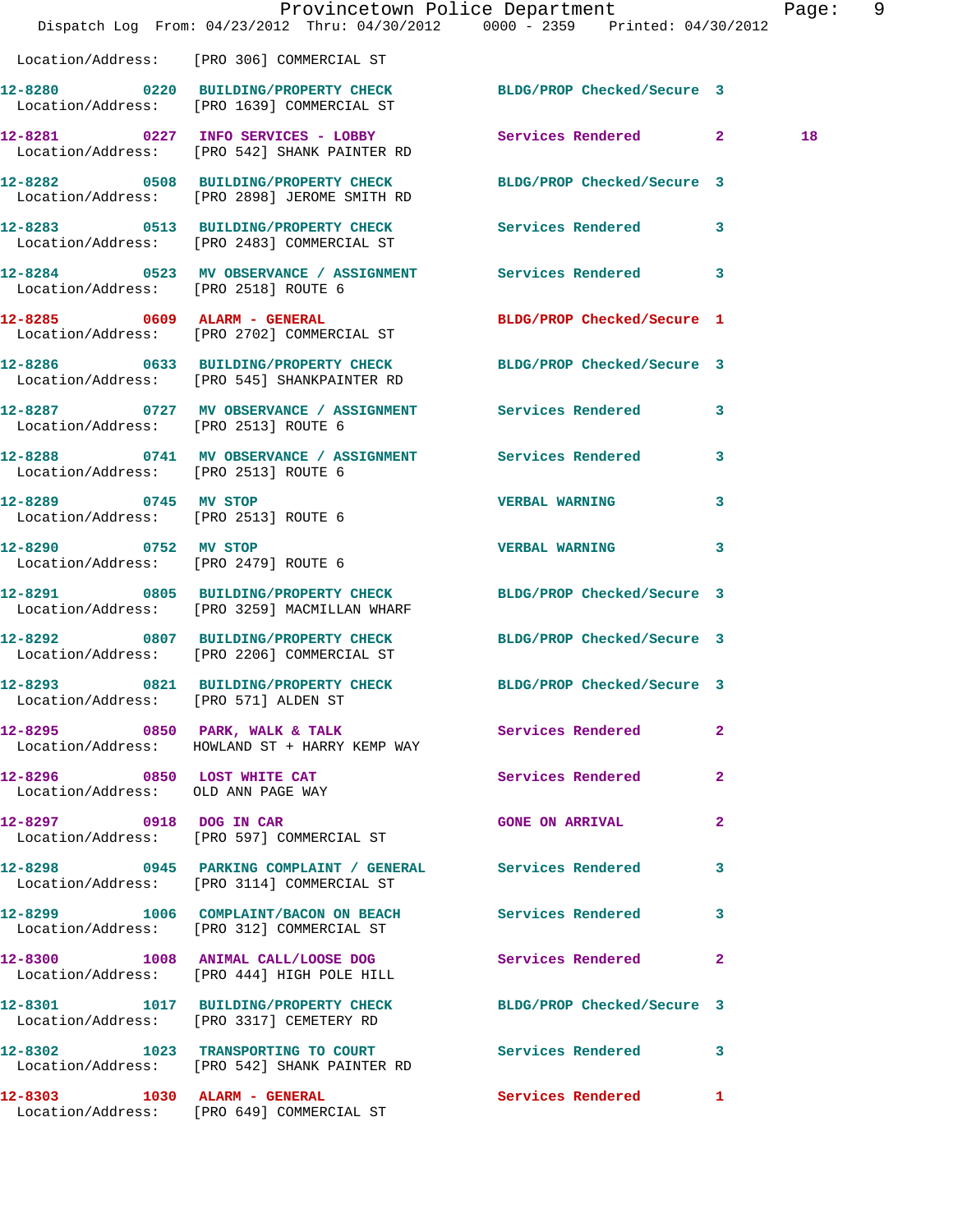|                                      | 12-8304 1041 BUILDING/PROPERTY CHECK<br>Location/Address: [PRO 3318] CEMETERY RD                                | BLDG/PROP Checked/Secure 3 |                         |
|--------------------------------------|-----------------------------------------------------------------------------------------------------------------|----------------------------|-------------------------|
|                                      | 12-8305 1058 ASSIST CITIZEN<br>Location/Address: [PRO 542] SHANK PAINTER RD                                     | <b>Services Rendered</b>   | $\overline{\mathbf{3}}$ |
| Location/Address: [PRO 564] BAYBERRY | 12-8306 1108 BUILDING/PROPERTY CHECK                                                                            | No Action Required 3       |                         |
| Location/Address: [PRO 3287] ROUTE 6 | 12-8307 1110 BUILDING/PROPERTY CHECK BLDG/PROP Checked/Secure 3                                                 |                            |                         |
|                                      | 12-8308 1130 TRAFFIC CONTROL<br>Location/Address: FRANKLIN ST + PLEASANT ST                                     | Services Rendered 3        |                         |
|                                      | 12-8309 1158 TRESPASS ORDERS SERVED SPOKEN TO<br>Location/Address: [PRO 537] SHANK PAINTER RD                   |                            | 3                       |
| Location/Address: COMMERCIAL ST      | 12-8310 1215 ANIMAL CALL/POSSIBLE COYOTE Services Rendered                                                      |                            | $\overline{2}$          |
|                                      | 12-8311 1301 PARK, WALK & TALK<br>Location/Address: [PRO 519] RACE POINT RD                                     | Services Rendered          | $\mathbf{2}$            |
| 12-8312 1310 911 HANGUP              | Location/Address: [PRO 440] HARRY KEMP WAY                                                                      | Services Rendered          | 1                       |
|                                      | 12-8313 1354 911 ABANDONED<br>Location/Address: [PRO 515] RACE POINT RD                                         | SPOKEN TO                  | $\mathbf{1}$            |
| Location/Address: [PRO 3287] ROUTE 6 | $12-8314$ 1403 PARK, WALK & TALK                                                                                | Services Rendered          | $\mathbf{2}$            |
|                                      | $12-8315$ 1405 PARK, WALK & TALK<br>Location/Address: [PRO 106] COMMERCIAL ST                                   | <b>Services Rendered</b>   | $\overline{2}$          |
| 12-8316 1506 ANIMAL CALL             | Location/Address: [PRO 542] SHANK PAINTER RD                                                                    | No Action Required         | $\mathbf{2}$            |
|                                      | 12-8317 1519 PARKING COMPLAINT / GENERAL No Action Required<br>Location/Address: [PRO 542] SHANK PAINTER RD     |                            | 3                       |
| Location/Address: COURT ST           | 12-8318 1538 LOST PROPERTY-MONEY                                                                                | No Action Required         | 3                       |
| Location/Address: COMMERCIAL ST      | 12-8319 1548 ANIMAL CALL-INJURED SEAL                                                                           | No Action Required 2       |                         |
| Location/Address: [PRO 571] ALDEN ST | 12-8320 1559 BUILDING/PROPERTY CHECK BLDG/PROP Checked/Secure 3                                                 |                            |                         |
|                                      | 12-8321 1600 MV COMPLAINT<br>Location/Address: RYDER ST + BRADFORD ST                                           | No Action Required         | $\mathbf{2}$            |
|                                      | 12-8322 1612 POSSIBLE B & E BURGLARY<br>Location/Address: [PRO 2904] WEST VINE ST                               | Unfounded                  | $\mathbf{2}$            |
| 12-8323 1617 FOLLOW UP               | Location/Address: [PRO 106] COMMERCIAL ST                                                                       | No Action Required         | $\mathbf{2}$            |
|                                      | 12-8324 1630 MV OBSERVANCE / ASSIGNMENT No Action Required<br>Location/Address: [PRO 1892] SHANKPAINTER RD      |                            | 3                       |
| Location/Address: [PRO 2518] ROUTE 6 | 12-8325 1654 MV OBSERVANCE / ASSIGNMENT No Action Required                                                      |                            | 3                       |
|                                      | 12-8326 1656 BUILDING/PROPERTY CHECK BLDG/PROP Checked/Secure 3<br>Location/Address: [PRO 1778] SHANKPAINTER RD |                            |                         |
| 12-8327 1659 MV STOP                 | Location/Address: [PRO 2818] CONWELL ST                                                                         | <b>VERBAL WARNING</b>      | 3                       |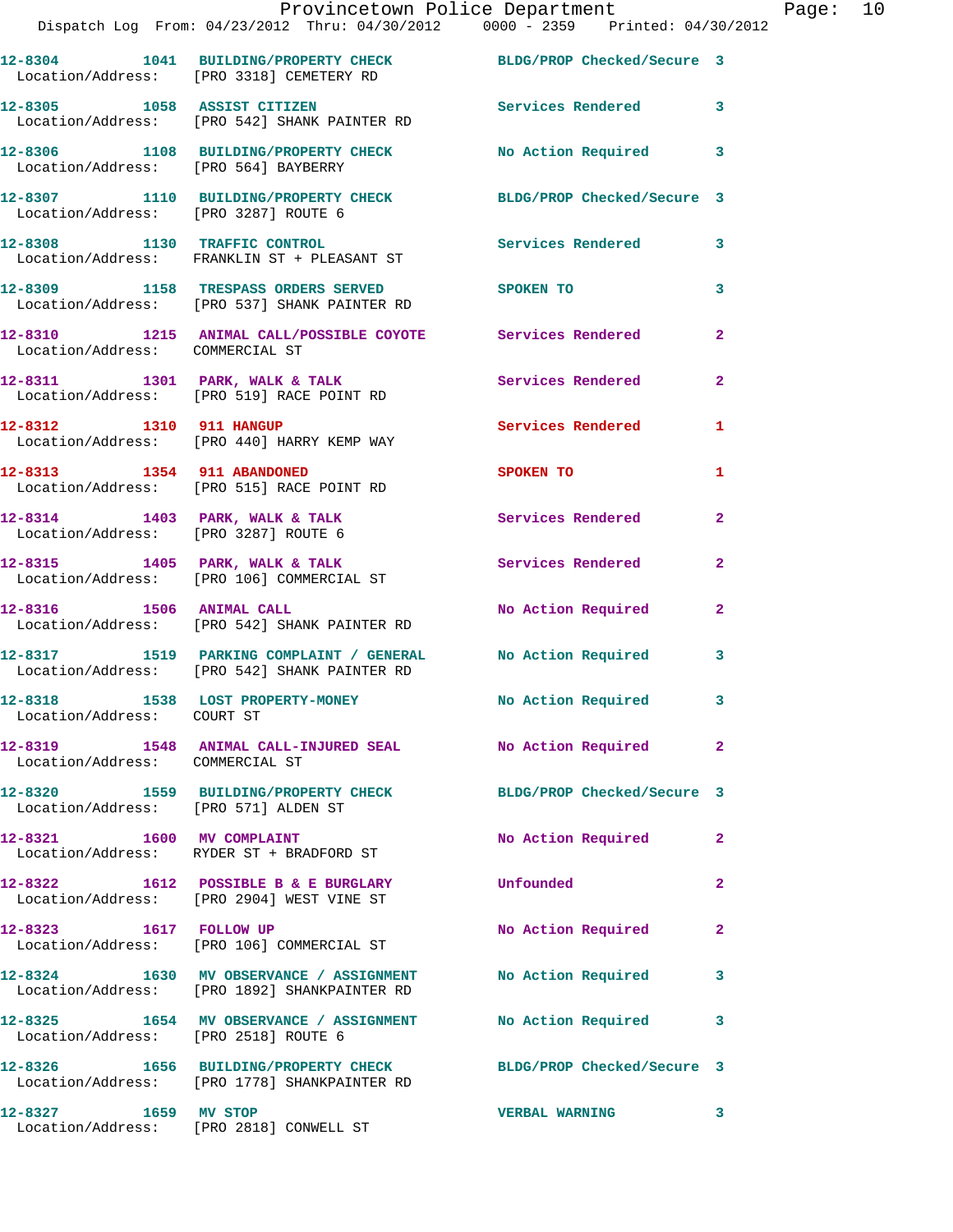Dispatch Log From: 04/23/2012 Thru: 04/30/2012 0000 - 2359 Printed: 04/30/2012

|                                 | 12-8328 1721 MV STOP<br>Location/Address: HOWLAND ST + ROUTE 6                                                | <b>VERBAL WARNING</b>      | $\mathbf{3}$ |    |
|---------------------------------|---------------------------------------------------------------------------------------------------------------|----------------------------|--------------|----|
|                                 | 12-8329 1736 MEDICAL EMERGENCY<br>Location/Address: WASHINGTON AVE                                            | Services Rendered          | $\mathbf{1}$ |    |
|                                 | 12-8330 1801 LOST/FOUND PROPERTY<br>Location/Address: [PRO 542] SHANK PAINTER RD                              | Services Rendered          | 3            |    |
|                                 | 12-8331 1935 BUILDING/PROPERTY CHECK<br>Location/Address: [PRO 3259] MACMILLAN                                | BLDG/PROP Checked/Secure 3 |              |    |
|                                 | 12-8332 2119 BUILDING/PROPERTY CHECK<br>Location/Address: [PRO 175] COMMERCIAL ST                             | BLDG/PROP Checked/Secure 3 |              |    |
|                                 | 12-8333 2121 MV OBSERVANCE / ASSIGNMENT Services Rendered 3                                                   |                            |              |    |
|                                 | Location/Address: [PRO 595] BRADFORD ST<br>12-8334 2126 MV STOP                                               | <b>VERBAL WARNING</b>      | 3            |    |
|                                 | Location/Address: HANCOCK ST + BRADFORD ST<br>12-8335 2154 BUILDING/PROPERTY CHECK BLDG/PROP Checked/Secure 3 |                            |              |    |
|                                 | Location/Address: [PRO 1646] WINSLOW ST<br>12-8336 2311 MV STOP                                               | <b>VERBAL WARNING</b>      | 3            |    |
|                                 | Location/Address: [PRO 711] BRADFORD ST<br>12-8337 2334 BUILDING/PROPERTY CHECK BLDG/PROP Checked/Secure 3    |                            |              |    |
|                                 | Location/Address: [PRO 545] SHANKPAINTER RD<br>12-8338 2341 BUILDING/PROPERTY CHECK                           | BLDG/PROP Checked/Secure 3 |              |    |
| 12-8339 2357 MV STOP            | Location/Address: [PRO 175] COMMERCIAL ST                                                                     | No Action Required 3       |              |    |
|                                 | Location/Address: [PRO 80] CARVER ST                                                                          |                            |              |    |
| Location/Address: BRADFORD ST   | 12-8340 2359 MV OBSERVANCE / ASSIGNMENT Services Rendered 3                                                   |                            |              |    |
| For Date: $04/27/2012$ - Friday |                                                                                                               |                            |              |    |
|                                 | 12-8341 0054 BUILDING/PROPERTY CHECK BLDG/PROP Checked/Secure 3<br>Location/Address: [PRO 1638] COMMERCIAL ST |                            |              |    |
|                                 | 12-8342 0054 MV OBSERVANCE / ASSIGNMENT Services Rendered<br>Location/Address: BRADFORD ST + STANDISH ST      |                            | 3            |    |
| 12-8343 0154 MV STOP            | Location/Address: [PRO 1886] BRADFORD ST                                                                      | <b>VERBAL WARNING</b>      | 3            |    |
|                                 | 12-8344 0343 LOBBY TRAFFIC<br>Location/Address: [PRO 542] SHANK PAINTER RD                                    | Services Rendered 2        |              | 22 |
|                                 | 12-8345 0449 BUILDING/PROPERTY CHECK<br>Location/Address: [PRO 530] SHANKPAINTER RD                           | BLDG/PROP Checked/Secure 3 |              |    |
|                                 | 12-8346 0459 BUILDING/PROPERTY CHECK<br>Location/Address: [PRO 444] HIGH POLE                                 | BLDG/PROP Checked/Secure 3 |              |    |
|                                 | 12-8347 0601 BUILDING/PROPERTY CHECK BLDG/PROP Checked/Secure 3<br>Location/Address: [PRO 2206] COMMERCIAL ST |                            |              |    |
| 12-8348 0612 911 GENERAL        | Location/Address: [PRO 542] SHANK PAINTER RD                                                                  | Services Rendered          | 1            |    |
|                                 | 12-8349 0732 AWAY FOR REASSURANCE CHECKS Services Rendered<br>Location/Address: [PRO 1583] MONTELLO ST        |                            | 3            |    |
| 12-8350 0740 MV COMPLAINT       |                                                                                                               | SPOKEN TO                  | $\mathbf{2}$ |    |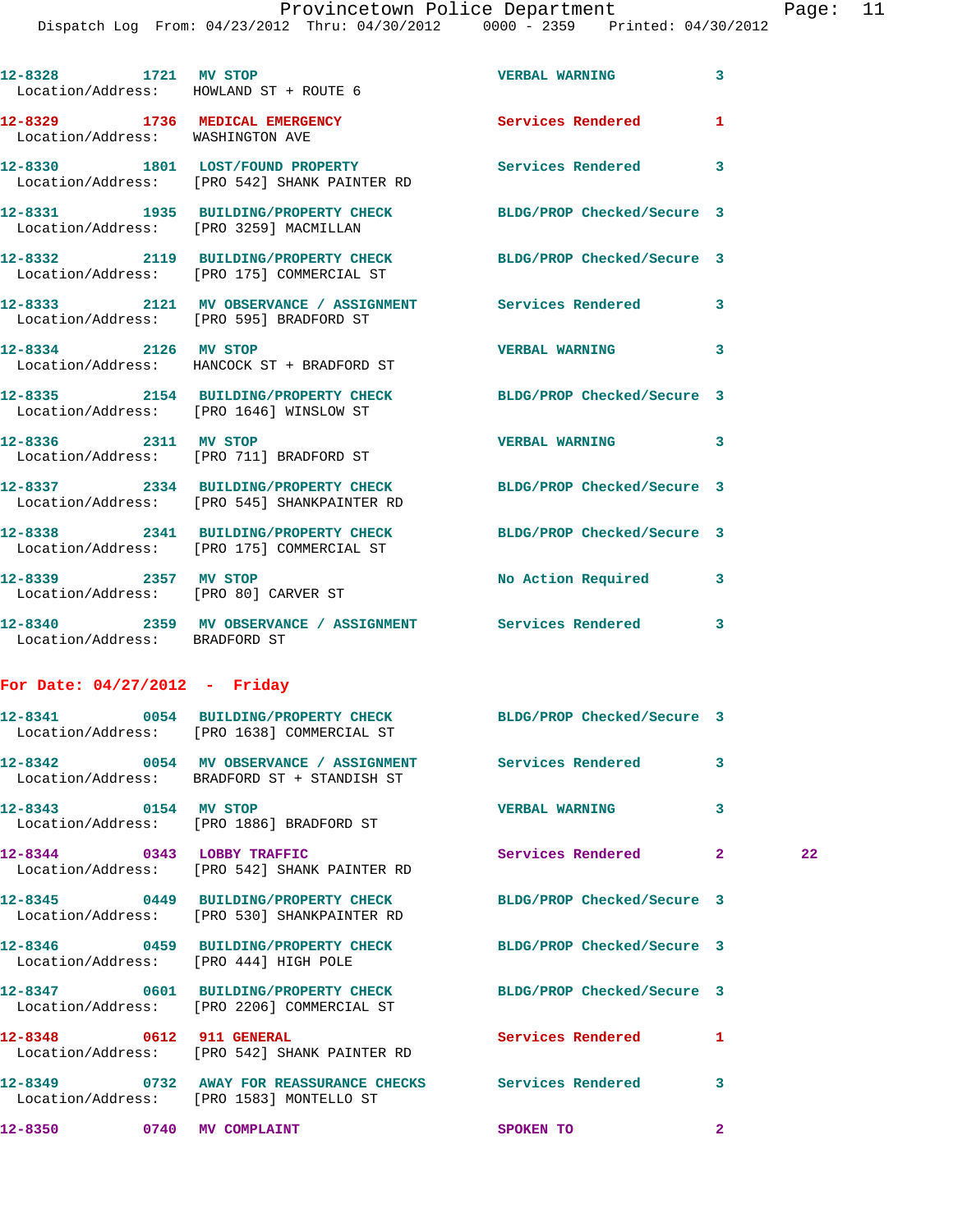|                                                           | Provincetown Police Department<br>Dispatch Log From: 04/23/2012 Thru: 04/30/2012 0000 - 2359 Printed: 04/30/2012 |                        |              | Page: 12 |  |
|-----------------------------------------------------------|------------------------------------------------------------------------------------------------------------------|------------------------|--------------|----------|--|
|                                                           | Location/Address: [PRO 1423] PLEASANT ST                                                                         |                        |              |          |  |
|                                                           | 12-8351 0811 MV OBSERVANCE / ASSIGNMENT No Action Required 3<br>Location/Address: [PRO 2521] ROUTE 6             |                        |              |          |  |
|                                                           | 12-8352 0813 TRAFFIC CONTROL/DETOUR Services Rendered<br>Location/Address: BANGS ST + COMMERCIAL ST              |                        | 3            |          |  |
|                                                           | 12-8353 0816 BUILDING/PROPERTY CHECK BLDG/PROP Checked/Secure 3<br>Location/Address: [PRO 564] BAYBERRY AVE      |                        |              |          |  |
|                                                           | 12-8354 0824 MV STOP<br>Location/Address: [PRO 2513] ROUTE 6                                                     | <b>VERBAL WARNING</b>  | 3            |          |  |
|                                                           | 12-8355 0825 ASSIST AGENCY / MUTUAL AID Services Rendered 3<br>Location/Address: [PRO 1992] COMMERCIAL ST        |                        |              |          |  |
|                                                           | 12-8356 0831 COMPLAINT/FENCE DOWN SPOKEN TO<br>Location/Address: [PRO 1667] HARRY KEMP WAY                       |                        | 3            |          |  |
|                                                           | 12-8357 0835 191 OUT OF TOWN Services Rendered 3                                                                 |                        |              |          |  |
|                                                           | 12-8358 0907 COMPLAINT<br>Location/Address: [PRO 210] COMMERCIAL ST                                              | <b>SPOKEN TO</b>       | 3            |          |  |
|                                                           | 12-8359 0925 COMPLAINT<br>Location/Address: [PRO 2841] COMMERCIAL ST                                             | Services Rendered 3    |              |          |  |
| 12-8360 0937 FOLLOW UP<br>Location/Address: RACE POINT RD |                                                                                                                  | Services Rendered      | $\mathbf{2}$ |          |  |
|                                                           | 12-8361 0941 BUILDING/PROPERTY CHECK BLDG/PROP Checked/Secure 3<br>Location/Address: [PRO 2206] COMMERCIAL ST    |                        |              |          |  |
|                                                           | 12-8362 0951 TOWN HALL MEETING Services Rendered<br>Location/Address: [PRO 105] COMMERCIAL ST                    |                        | 3            |          |  |
|                                                           | 12-8363 0954 COMPLAINT/NSTAR TRUCKS Services Rendered 3<br>Location/Address: [PRO 637] BRADFORD ST               |                        |              |          |  |
|                                                           | 12-8364 0957 FOLLOW UP<br>Location/Address: [PRO 1882] SHANK PAINTER RD                                          | Services Rendered      | $\mathbf{2}$ |          |  |
| Location/Address: RYDER ST                                | 12-8365 1000 PARK, WALK & TALK 1 No Action Required 2                                                            |                        |              |          |  |
|                                                           | 12-8366 1103 COMPLAINT<br>Location/Address: [PRO 1563] CONWELL ST                                                | <b>GONE ON ARRIVAL</b> | 3            |          |  |
| 12-8367 1107 MV STOP                                      | Location/Address: [PRO 2521] ROUTE 6                                                                             | <b>VERBAL WARNING</b>  | 3            |          |  |
|                                                           | 12-8368 1122 MV OBSERVANCE / ASSIGNMENT Services Rendered<br>Location/Address: [PRO 1244] RACE POINT RD          |                        | 3            |          |  |
| 12-8369 1124 MV STOP                                      | Location/Address: [PRO 2540] RACE POINT RD                                                                       | <b>VERBAL WARNING</b>  | 3            |          |  |
| Location/Address: CENTER ST                               | 12-8370 1128 TRAFFIC CONTROL Services Rendered                                                                   |                        | 3            |          |  |
| 12-8371 1309 MV STOP                                      | Location/Address: [PRO 80] CARVER ST                                                                             | <b>VERBAL WARNING</b>  | 3            |          |  |
|                                                           | 12-8372 1312 FOLLOW UP<br>Location/Address: [PRO 1563] CONWELL ST                                                | Services Rendered      | $\mathbf{2}$ |          |  |
| Location/Address: [PRO 2521] ROUTE 6                      | 12-8373 1322 MV OBSERVANCE / ASSIGNMENT Services Rendered                                                        |                        | 3            |          |  |
| 12-8374 1329 MV STOP                                      |                                                                                                                  | <b>VERBAL WARNING</b>  | 3            |          |  |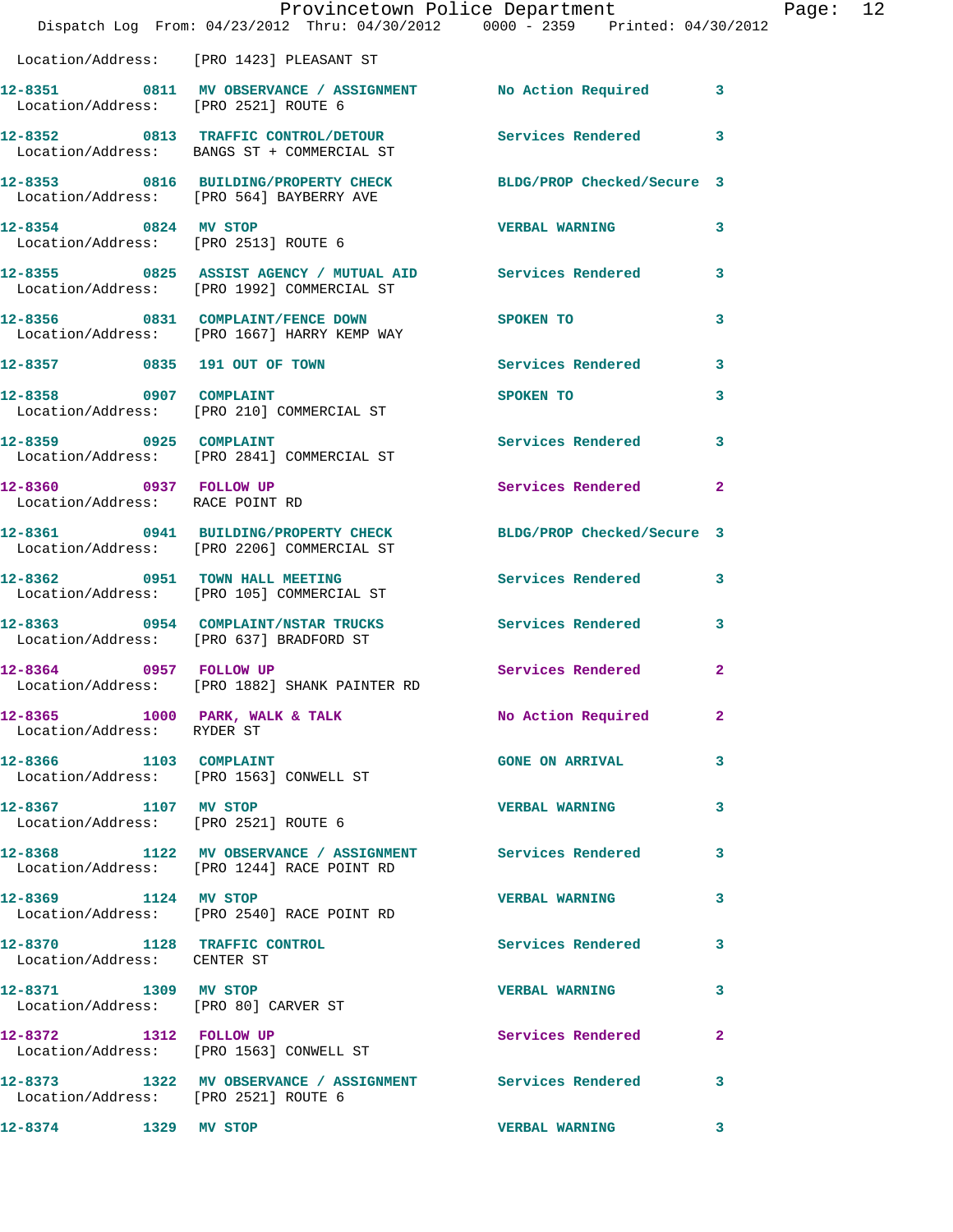|                                                    | Dispatch Log From: 04/23/2012 Thru: 04/30/2012 0000 - 2359 Printed: 04/30/2012                                  | Provincetown Police Department |              | Page: 13 |
|----------------------------------------------------|-----------------------------------------------------------------------------------------------------------------|--------------------------------|--------------|----------|
| Location/Address: [PRO 2513] ROUTE 6               |                                                                                                                 |                                |              |          |
|                                                    | 12-8375 1334 ANIMAL CALL<br>Location/Address: [PRO 106] COMMERCIAL ST                                           | Services Rendered 2            |              |          |
| Location/Address: [PRO 2521] ROUTE 6               | 12-8376 1339 MV STOP                                                                                            | <b>VERBAL WARNING</b>          | 3            |          |
|                                                    | 12-8377 1351 LOST/STOLEN BIKE/RECOVERED Services Rendered 3<br>Location/Address: [PRO 3443] COMMERCIAL ST       |                                |              |          |
|                                                    | 12-8378 1440 MV COMPLAINT<br>Location/Address: [PRO 106] COMMERCIAL ST                                          | Services Rendered              | $\mathbf{2}$ |          |
|                                                    | 12-8379 1534 ASSIST CITIZEN<br>Location/Address: [PRO 542] SHANK PAINTER RD                                     | Could Not Locate               | 3            |          |
|                                                    | 12-8380 1615 MV OBSERVANCE / ASSIGNMENT Services Rendered 3<br>Location/Address: BRADFORD ST + RYDER ST         |                                |              |          |
|                                                    | 12-8381 1624 ASSIST AGENCY / MUTUAL AID Could Not Locate<br>Location/Address: [PRO 2548] HOWLAND ST             |                                | 3            |          |
|                                                    | 12-8382 1626 MV STOP<br>Location/Address: [PRO 25] BRADFORD ST                                                  | Citation/Warning Issued 3      |              |          |
|                                                    | 12-8383 1639 BOAT/HARBORMASTER<br>Location/Address: [PRO 350] COMMERCIAL ST                                     | Services Rendered              | $\mathbf{2}$ |          |
| 12-8384 1641 MV STOP<br>Location/Address: RYDER ST |                                                                                                                 | Citation/Warning Issued 3      |              |          |
|                                                    | 12-8385 1657 PARKING COMPLAINT / GENERAL Services Rendered<br>Location/Address: [PRO 3636] COMMERCIAL ST        |                                | 3            |          |
|                                                    | 12-8386 1657 BUILDING/PROPERTY CHECK BLDG/PROP Checked/Secure 3<br>Location/Address: [PRO 488] MAYFLOWER ST     |                                |              |          |
| Location/Address: PROVINCELANDS RD                 | 12-8387 1706 ASSIST AGENCY / MUTUAL AID Services Rendered 3                                                     |                                |              |          |
| 12-8388                                            | 1726 ANIMAL CALL<br>Location/Address: [PRO 106] COMMERCIAL ST                                                   | Services Rendered 2            |              |          |
|                                                    | 12-8389 1742 BUILDING/PROPERTY CHECK BLDG/PROP Checked/Secure 3<br>Location/Address: [PRO 444] HIGH POLE        |                                |              |          |
|                                                    | 12-8390 1745 BUILDING/PROPERTY CHECK BLDG/PROP Checked/Secure 3<br>Location/Address: [PRO 2898] JEROME SMITH RD |                                |              |          |
|                                                    | 12-8391 1755 PARK, WALK & TALK 1999 Services Rendered<br>Location/Address: [PRO 3296] SHANK PAINTER RD          |                                | $\mathbf{2}$ |          |
| Location/Address: [PRO 2518] ROUTE 6               | 12-8392 1803 MV OBSERVANCE / ASSIGNMENT Services Rendered 3                                                     |                                |              |          |
|                                                    | 12-8393 1829 MV STOP<br>Location/Address: [PRO 2479] ROUTE 6                                                    | <b>VERBAL WARNING</b>          | 3            |          |
| Location/Address: SHANKPAINTER RD                  | 12-8394 1907 MEDICAL EMERGENCY/ETOH                                                                             | Transported to Hospital 1      |              |          |
|                                                    |                                                                                                                 | Services Rendered 3            |              |          |
| 12-8396 1936 HAZARDS                               | Location/Address: [PRO 2277] BRADFORD ST                                                                        | Services Rendered              | $\mathbf{2}$ |          |
|                                                    | 12-8397 2018 PARK, WALK & TALK<br>Location/Address: [PRO 2845] COMMERCIAL ST                                    | Services Rendered              | -2           |          |
| 12-8398 2024 911 GENERAL                           |                                                                                                                 | <b>Services Rendered</b> 1     |              |          |
|                                                    |                                                                                                                 |                                |              |          |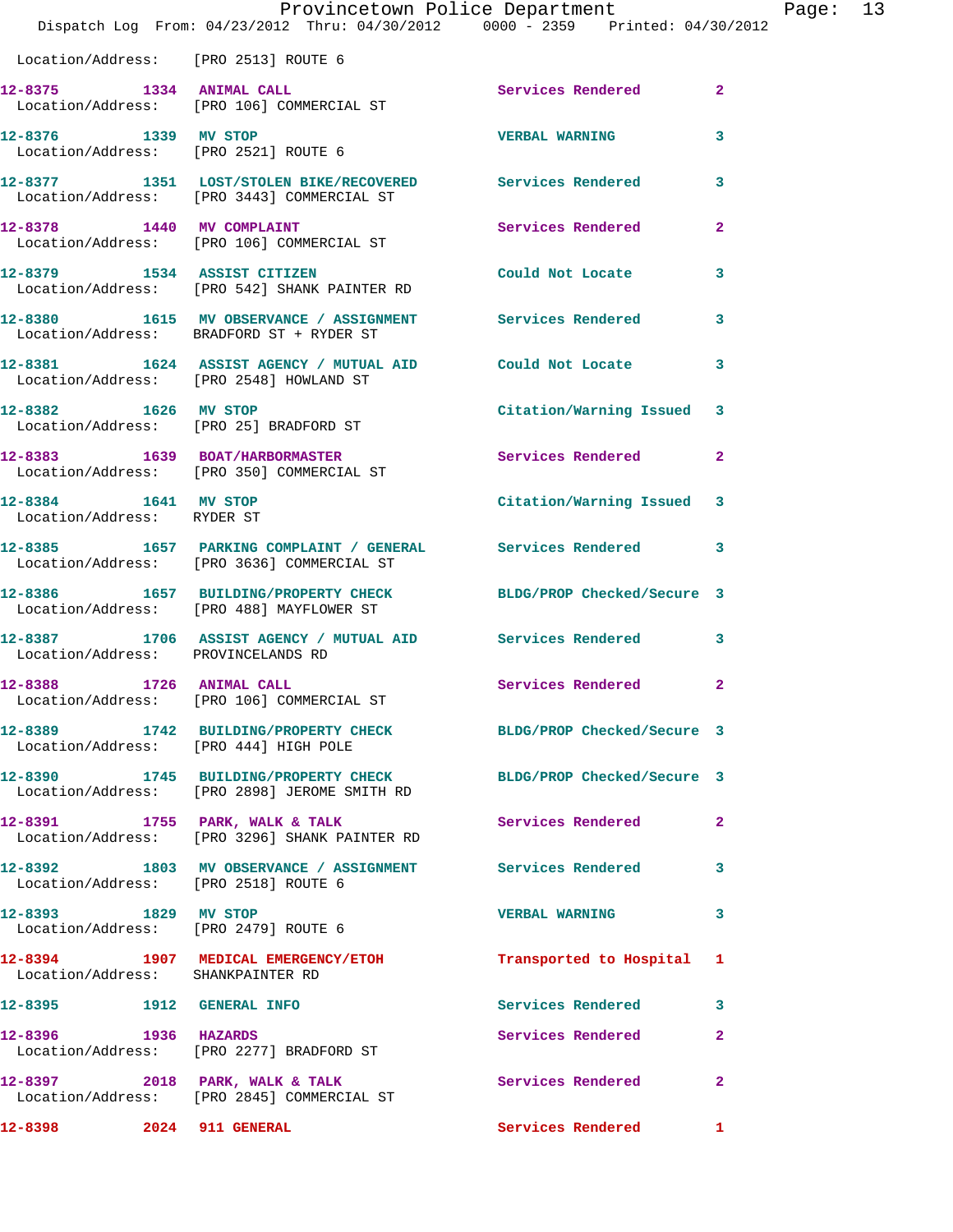|                                       | Dispatch Log From: 04/23/2012 Thru: 04/30/2012 0000 - 2359 Printed: 04/30/2012                                 | Provincetown Police Department |   | Page: 14 |  |
|---------------------------------------|----------------------------------------------------------------------------------------------------------------|--------------------------------|---|----------|--|
|                                       | Location/Address: [PRO 542] SHANK PAINTER RD                                                                   |                                |   |          |  |
|                                       | 12-8399 2103 MEDICAL EMERGENCY Services Rendered 1<br>Location/Address: [PRO 523] COMMERCIAL ST                |                                |   |          |  |
|                                       | 12-8400 2134 BUILDING/PROPERTY CHECK BLDG/PROP Checked/Secure 3<br>Location/Address: [PRO 16] BRADFORD ST      |                                |   |          |  |
|                                       | 12-8401 2219 MV STOP<br>Location/Address: [PRO 1459] COMMERCIAL ST                                             | VERBAL WARNING 3               |   |          |  |
|                                       | 12-8402 2301 MV COMPLAINT<br>Location/Address: [PRO 3450] JEROME SMITH RD                                      | Services Rendered 2            |   |          |  |
|                                       | 12-8403 2325 FOLLOW UP<br>Location/Address: [PRO 375] COMMERCIAL ST                                            | Services Rendered 2            |   |          |  |
|                                       | 12-8404 2344 BUILDING/PROPERTY CHECK BLDG/PROP Checked/Secure 3<br>Location/Address: [PRO 1168] WINTHROP ST    |                                |   |          |  |
|                                       | 12-8405 2356 BUILDING/PROPERTY CHECK BLDG/PROP Checked/Secure 3<br>Location/Address: [PRO 1638] COMMERCIAL ST  |                                |   |          |  |
| 12-8406 2359 BAR CHECK                | Location/Address: [PRO 3443] COMMERCIAL ST                                                                     | Services Rendered 2            |   |          |  |
| For Date: $04/28/2012$ - Saturday     |                                                                                                                |                                |   |          |  |
| 12-8407 0026 MV STOP                  | Location/Address: [PRO 80] CARVER ST                                                                           | <b>VERBAL WARNING</b>          | 3 |          |  |
|                                       | 12-8408 0041 MV STOP<br>Location/Address: BRADFORD ST + WEBSTER PL                                             | <b>VERBAL WARNING</b>          | 3 |          |  |
| 12-8410 0121 TRESPASS                 | Location/Address: [PRO 1675] COMMERCIAL ST                                                                     | Could Not Locate 2             |   |          |  |
| Location/Address: [PRO 444] HIGH POLE | 12-8411 0249 BUILDING/PROPERTY CHECK BLDG/PROP Checked/Secure 3                                                |                                |   |          |  |
|                                       | 12-8412 0336 BUILDING/PROPERTY CHECK BLDG/PROP Checked/Secure 3<br>Location/Address: [PRO 545] SHANKPAINTER RD |                                |   |          |  |
| Location/Address: [PRO 3287] ROUTE 6  | 12-8413 0507 BUILDING/PROPERTY CHECK BLDG/PROP Checked/Secure 3                                                |                                |   |          |  |
|                                       | 12-8414 0519 BUILDING/PROPERTY CHECK BLDG/PROP Checked/Secure 3<br>Location/Address: [PRO 2206] COMMERCIAL ST  |                                |   |          |  |
|                                       | 12-8415 0522 LOBBY TRAFFIC<br>Location/Address: [PRO 542] SHANK PAINTER RD                                     | Services Rendered 2            |   | 28       |  |
| Location/Address: ROUTE 6 + SNAIL RD  | 12-8416 0542 MV OBSERVANCE / ASSIGNMENT Services Rendered 3                                                    |                                |   |          |  |
|                                       | 12-8417 0544 BUILDING/PROPERTY CHECK BLDG/PROP Checked/Secure 3<br>Location/Address: [PRO 519] RACE POINT RD   |                                |   |          |  |
|                                       | 12-8418 0611 ASSIST CITIZEN<br>Location/Address: [PRO 1486] PEARL ST                                           | Services Rendered 3            |   |          |  |
| Location/Address: [PRO 571] ALDEN ST  | 12-8419 0732 BUILDING/PROPERTY CHECK BLDG/PROP Checked/Secure 3                                                |                                |   |          |  |
|                                       | 12-8420 0824 BUILDING/PROPERTY CHECK BLDG/PROP Checked/Secure 3<br>Location/Address: [PRO 1638] COMMERCIAL ST  |                                |   |          |  |
|                                       | 12-8421 0836 PARK, WALK & TALK 3ervices Rendered 2                                                             |                                |   |          |  |

Location/Address: [PRO 106] COMMERCIAL ST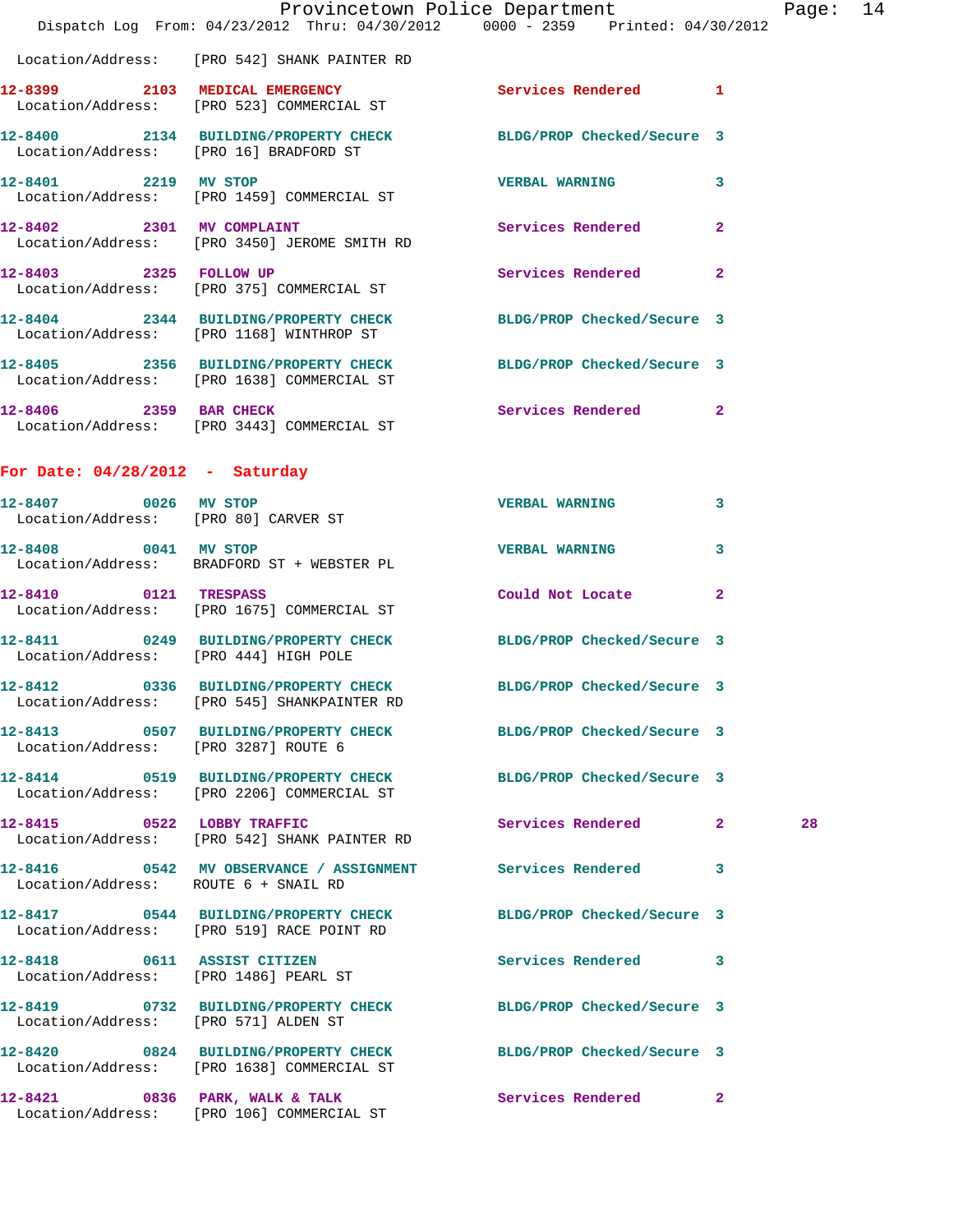|                                                             | Provincetown Police Department<br>Dispatch Log From: 04/23/2012 Thru: 04/30/2012 0000 - 2359 Printed: 04/30/2012 |                            |                |
|-------------------------------------------------------------|------------------------------------------------------------------------------------------------------------------|----------------------------|----------------|
| Location/Address: [PRO 564] BAYBERRY                        | 12-8422 0838 BUILDING/PROPERTY CHECK BLDG/PROP Checked/Secure 3                                                  |                            |                |
|                                                             | 12-8423 0845 GENERAL INFO                                                                                        | Services Rendered 3        |                |
|                                                             | 12-8424 0910 COMPLAINT/DOMESTIC<br>Location/Address: [PRO 1400] MONTELLO ST                                      | SPOKEN TO                  | 3              |
| Location/Address: COMMERCIAL ST                             | 12-8425 0916 COMPLAINT/PLANTS RUN OVER Services Rendered 3                                                       |                            |                |
|                                                             | 12-8426 1038 BUILDING/PROPERTY CHECK<br>Location/Address: [PRO 519] RACE POINT RD                                | BLDG/PROP Checked/Secure 3 |                |
| Location: LONG POINT                                        | 12-8427 1051 BOAT/HARBORMASTER Services Rendered 2                                                               |                            |                |
| 12-8428 1104 COMPLAINT<br>Location/Address: JEROME SMITH RD |                                                                                                                  | SPOKEN TO                  | 3              |
|                                                             | 12-8429 1218 911 GENERAL/SEAL ON BEACH<br>Location/Address: [PRO 106] COMMERCIAL ST                              |                            | 1              |
|                                                             | 12-8430 1232 FOLLOW UP<br>Location/Address: [PRO 106] COMMERCIAL ST                                              | Services Rendered          | $\overline{2}$ |
|                                                             | 12-8431 1241 FOLLOW UP<br>Location/Address: [PRO 285] COMMERCIAL ST                                              | Services Rendered          | $\mathbf{2}$   |
|                                                             | 12-8432 1306 AFTER HOURS/HIGH SCHOOL                                                                             | Services Rendered          | 3              |
| 12-8433 1332 FOLLOW UP                                      | Location/Address: [PRO 285] COMMERCIAL ST                                                                        | Services Rendered          | $\mathbf{2}$   |
|                                                             | 12-8434 1355 ASSIST CITIZEN/SEWER BACKUP Services Rendered<br>Location/Address: [PRO 1245] SEASHORE PARK DR      |                            | 3              |
|                                                             | 12-8435 1401 TRANSPORT TO BREWSTER<br>Location/Address: [PRO 542] SHANK PAINTER RD                               | Services Rendered          | 3              |
|                                                             | 12-8436 1500 IDENTITY THEFT<br>Location/Address: [PRO 542] SHANK PAINTER RD                                      | Services Rendered          | $\mathbf{2}$   |
|                                                             | 12-8437 1606 MEDICAL EMERGENCY<br>Location/Address: [PRO 385] COMMERCIAL ST                                      | <b>Services Rendered</b>   | 1              |
|                                                             | 12-8438 1623 MV OBSERVANCE / ASSIGNMENT Services Rendered<br>Location/Address: BRADFORD ST + RYDER ST            |                            | 3              |
| 12-8439   1625   FOLLOW UP                                  | Location/Address: [PRO 606] CONWELL ST                                                                           | Services Rendered          | $\overline{2}$ |
| 12-8440 1628 MV STOP                                        | Location/Address: [PRO 2391] BRADFORD ST                                                                         | <b>VERBAL WARNING</b>      | 3              |
| 12-8441 1652 SERVE SUMMONS                                  | Location/Address: [PRO 1563] CONWELL ST                                                                          | Could Not Locate           | 3              |
|                                                             | 12-8442 1655 SERVE SUMMONS<br>Location/Address: [PRO 221] COMMERCIAL ST                                          | Services Rendered          | 3              |
| 12-8443 1712 MV STOP                                        | Location/Address: SHANK PAINTER RD + ROUTE 6                                                                     | Citation/Warning Issued 3  |                |
| 12-8444 1756 MV STOP                                        | Location/Address: [PRO 3296] SHANK PAINTER RD                                                                    | <b>VERBAL WARNING</b>      | 3              |
|                                                             | 12-8445 1921 BUILDING/PROPERTY CHECK<br>Location/Address: [PRO 2898] JEROME SMITH RD                             | BLDG/PROP Checked/Secure 3 |                |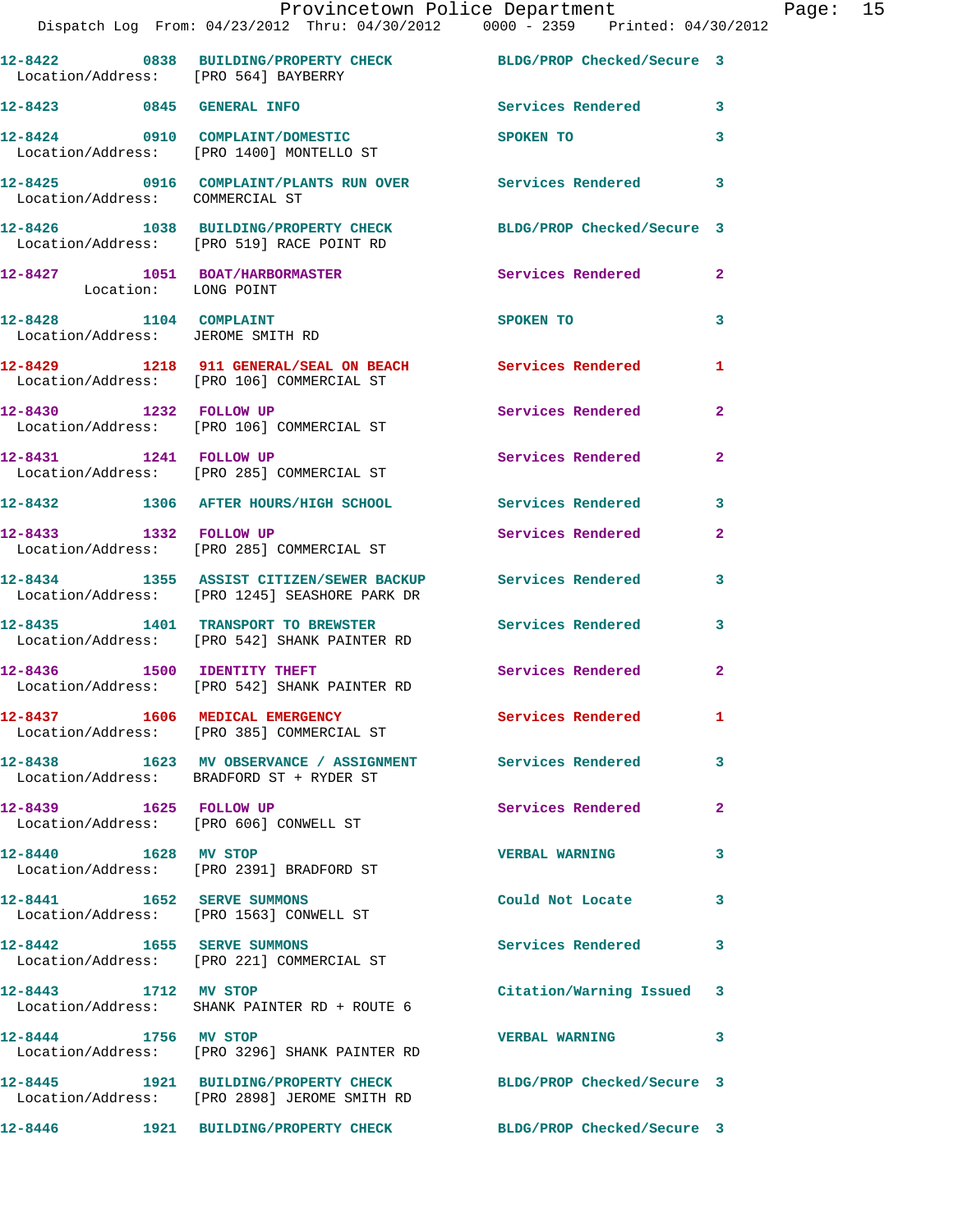|                                          | Provincetown Police Department<br>Dispatch Log From: 04/23/2012 Thru: 04/30/2012 0000 - 2359 Printed: 04/30/2012 |                            |                         |
|------------------------------------------|------------------------------------------------------------------------------------------------------------------|----------------------------|-------------------------|
|                                          |                                                                                                                  |                            |                         |
| Location/Address: [PRO 3259] MACMILLAN   |                                                                                                                  |                            |                         |
|                                          | 12-8447 1935 MV DISABLED<br>Location/Address: [PRO 2704] COMMERCIAL ST                                           | Services Rendered          | $\overline{2}$          |
| Location/Address: [PRO 2521] ROUTE 6     | 12-8448 1953 MV OBSERVANCE / ASSIGNMENT                                                                          | No Action Required         | 3                       |
| 12-8449 2005 MV STOP                     | Location: [PRO 3672] TOWN LINE                                                                                   | <b>VERBAL WARNING</b>      | 3                       |
|                                          | 12-8450 2024 BUILDING/PROPERTY CHECK BLDG/PROP Checked/Secure 3<br>Location/Address: [PRO 175] COMMERCIAL ST     |                            |                         |
| 12-8452 2033 ASSIST CITIZEN              | Location/Address: [PRO 2836] COMMERCIAL ST                                                                       | Could Not Locate           | 3                       |
| 12-8453 2039 MV STOP                     | Location/Address: CONWELL ST + HARRY KEMP WAY                                                                    | <b>VERBAL WARNING</b>      | 3                       |
| Location/Address: [PRO 2] ALDEN ST       | 12-8454 2044 BUILDING/PROPERTY CHECK BLDG/PROP Checked/Secure 3                                                  |                            |                         |
| Location/Address: [PRO 2513] ROUTE 6     | 12-8455 2052 MV OBSERVANCE / ASSIGNMENT Services Rendered                                                        |                            | 3                       |
|                                          | 12-8456 2052 BUILDING/PROPERTY CHECK<br>Location/Address: [PRO 3317] CEMETERY RD                                 | BLDG/PROP Checked/Secure 3 |                         |
| 12-8457 2055 MV STOP                     | Location/Address: ROUTE 6 + CONWELL ST                                                                           | Citation/Warning Issued    | 3                       |
| 12-8458 2110 MV STOP                     | Location/Address: ROUTE 6 + SNAIL RD                                                                             | <b>VERBAL WARNING</b>      | 3                       |
| Location/Address: [PRO 444] HIGH POLE    | 12-8459 2114 BUILDING/PROPERTY CHECK                                                                             | BLDG/PROP Checked/Secure 3 |                         |
| Location/Address: [PRO 16] BRADFORD ST   | 12-8460 2119 BUILDING/PROPERTY CHECK BLDG/PROP Checked/Secure 3                                                  |                            |                         |
| 12-8461                                  | 2134 MV STOP<br>Location/Address: BRADFORD ST + BREWSTER ST                                                      | Citation/Warning Issued    | $\overline{\mathbf{3}}$ |
|                                          | $12-8462$ 2203 PARK, WALK & TALK<br>Location/Address: [PRO 2222] COMMERCIAL ST                                   | No Action Required         | $\mathbf{2}$            |
|                                          | 12-8463 2210 BUILDING/PROPERTY CHECK<br>Location/Address: [PRO 2483] COMMERCIAL ST                               | Services Rendered          | 3                       |
| 12-8464 2216 BAR CHECK                   | Location/Address: [PRO 272] COMMERCIAL ST                                                                        | LICENSING/NO ACTION        | $\mathbf{2}$            |
| 12-8465 2216 BAR CHECK                   | Location/Address: [PRO 3443] COMMERCIAL ST                                                                       | LICENSING/NO ACTION        | 2                       |
| 12-8466 2237 911 GENERAL                 | Location/Address: [PRO 542] SHANK PAINTER RD                                                                     | Services Rendered          | 1                       |
|                                          | 12-8467 2333 BUILDING/PROPERTY CHECK<br>Location/Address: [PRO 1638] COMMERCIAL ST                               | BLDG/PROP Checked/Secure 3 |                         |
| For Date: $04/29/2012$ - Sunday          |                                                                                                                  |                            |                         |
| Location/Address: [PRO 1669] BRADFORD ST | 12-8468 60004 MV OBSERVANCE / ASSIGNMENT BLDG/PROP Checked/Secure 3                                              |                            |                         |
| 12-8469<br>0010 BAR CHECK                |                                                                                                                  | No Action Required         | 2 <sup>1</sup>          |

Location/Address: [PRO 3443] COMMERCIAL ST

Page:  $16$ <br>012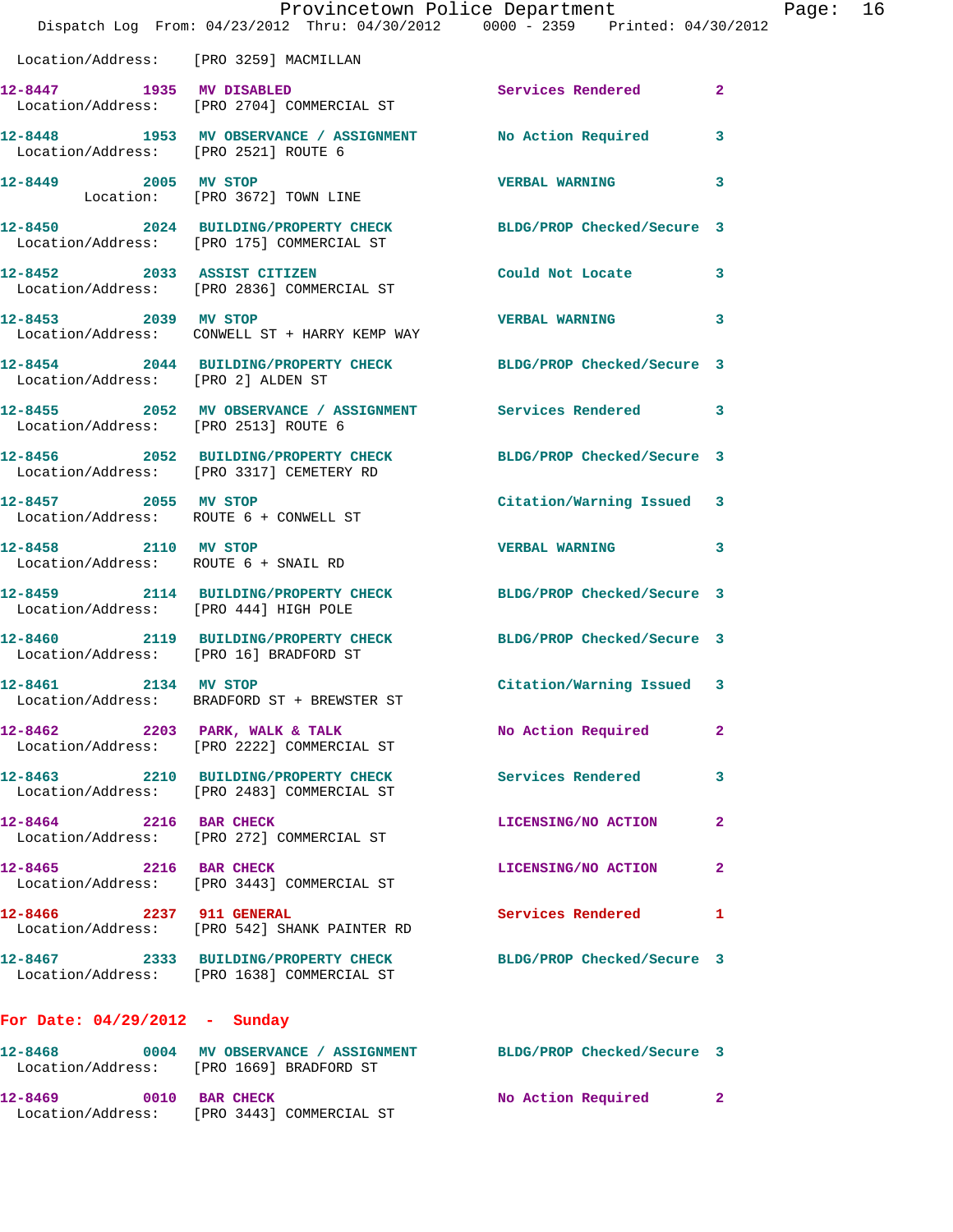|                                                        | Provincetown Police Department                                                                                |                       |              | Page: 17 |  |
|--------------------------------------------------------|---------------------------------------------------------------------------------------------------------------|-----------------------|--------------|----------|--|
|                                                        | Dispatch Log From: 04/23/2012 Thru: 04/30/2012 0000 - 2359 Printed: 04/30/2012                                |                       |              |          |  |
|                                                        | 12-8471   0010 BUILDING/PROPERTY CHECK BLDG/PROP Checked/Secure 3<br>Location/Address: [PRO 3259] MACMILLAN   |                       |              |          |  |
| Location/Address: [TRU] ROUTE                          | 12-8470 0015 ASSIST AGENCY /TRURO PD Services Rendered 3                                                      |                       |              |          |  |
|                                                        | 12-8472 0054 PARK, WALK & TALK No Action Required 2<br>Location: CENTER ROAM                                  |                       |              |          |  |
|                                                        | 12-8473 0058 PARK, WALK & TALK No Action Required 2<br>Location/Address: RYDER ST                             |                       |              |          |  |
| Location/Address: [PRO 444] HIGH POLE                  | 12-8474 0130 BUILDING/PROPERTY CHECK Services Rendered 3                                                      |                       |              |          |  |
| Refer To Accident: $\frac{12-16-AC}{12-64-AR}$         | 12-8475 0148 MV ACCIDENT<br>Location/Address: HOWLAND ST + BRADFORD ST                                        | Arrest(s) Made 1      |              |          |  |
|                                                        | 12-8476 0228 LOBBY TRAFFIC<br>Location/Address: [PRO 542] SHANK PAINTER RD                                    | Services Rendered 2   |              | 14       |  |
|                                                        | 12-8477 0320 BUILDING/PROPERTY CHECK Services Rendered 3<br>Location/Address: [PRO 518] RACE POINT RD         |                       |              |          |  |
|                                                        | 12-8478 0619 COMPLAINT<br>Location/Address: [PRO 57] BRADFORD ST                                              | Could Not Locate      | $\mathbf{3}$ |          |  |
|                                                        | 12-8479 0705 191 OUT OF TOWN                                                                                  | Services Rendered 3   |              |          |  |
| 12-8480 0827 MV COMPLAINT<br>Location/Address: ROUTE 6 |                                                                                                               | Services Rendered 2   |              |          |  |
|                                                        | 12-8481 0840 BUILDING/PROPERTY CHECK BLDG/PROP Checked/Secure 3<br>Location/Address: [PRO 2194] COMMERCIAL ST |                       |              |          |  |
| Location: LONG POINT                                   | 12-8482 0853 BOAT/HARBORMASTER Services Rendered 2                                                            |                       |              |          |  |
|                                                        | 12-8483 0920 BUILDING/PROPERTY CHECK BLDG/PROP Checked/Secure 3<br>Location/Address: [PRO 1780] JOHNSON ST    |                       |              |          |  |
| 12-8484 0931 MV STOP                                   | Location/Address: COMMERCIAL ST                                                                               | <b>VERBAL WARNING</b> | $\mathbf{3}$ |          |  |
| Location/Address: [PRO 2518] ROUTE 6                   | 12-8485 0941 COMPLAINT/DEBRIS IN ROAD Services Rendered 3                                                     |                       |              |          |  |
|                                                        | 12-8486 1003 MV OBSERVANCE / ASSIGNMENT No Action Required 3<br>Location/Address: [PRO 3257] SHANKPAINTER RD  |                       |              |          |  |
| Location/Address: COMMERCIAL ST                        | 12-8487 1007 LOST/FOUND WHITE PURSE Services Rendered                                                         |                       | 3            |          |  |
| Location/Address: [PRO 2] ALDEN ST                     | 12-8488 1046 BUILDING/PROPERTY CHECK BLDG/PROP Checked/Secure 3                                               |                       |              |          |  |
|                                                        | 12-8490 1058 MV COMPLAINT<br>Location/Address: BRADFORD ST + WEBSTER PL                                       | Services Rendered 2   |              |          |  |
| Location/Address: COMMERCIAL ST                        | 12-8489 1059 PARK, WALK & TALK 1999 Services Rendered 2                                                       |                       |              |          |  |
| Location/Address: ROUTE 6A                             | 12-8491 1141 ANIMAL CALL/LOST DOG Services Rendered 2                                                         |                       |              |          |  |
| 12-8492 1214 MV STOP                                   | Location/Address: BRADFORD ST + CONANT ST                                                                     | <b>VERBAL WARNING</b> | 3            |          |  |
|                                                        | 12-8493 1220 ANIMAL CALL/LOOSE DOG VERBAL WARNING                                                             |                       | $\mathbf{2}$ |          |  |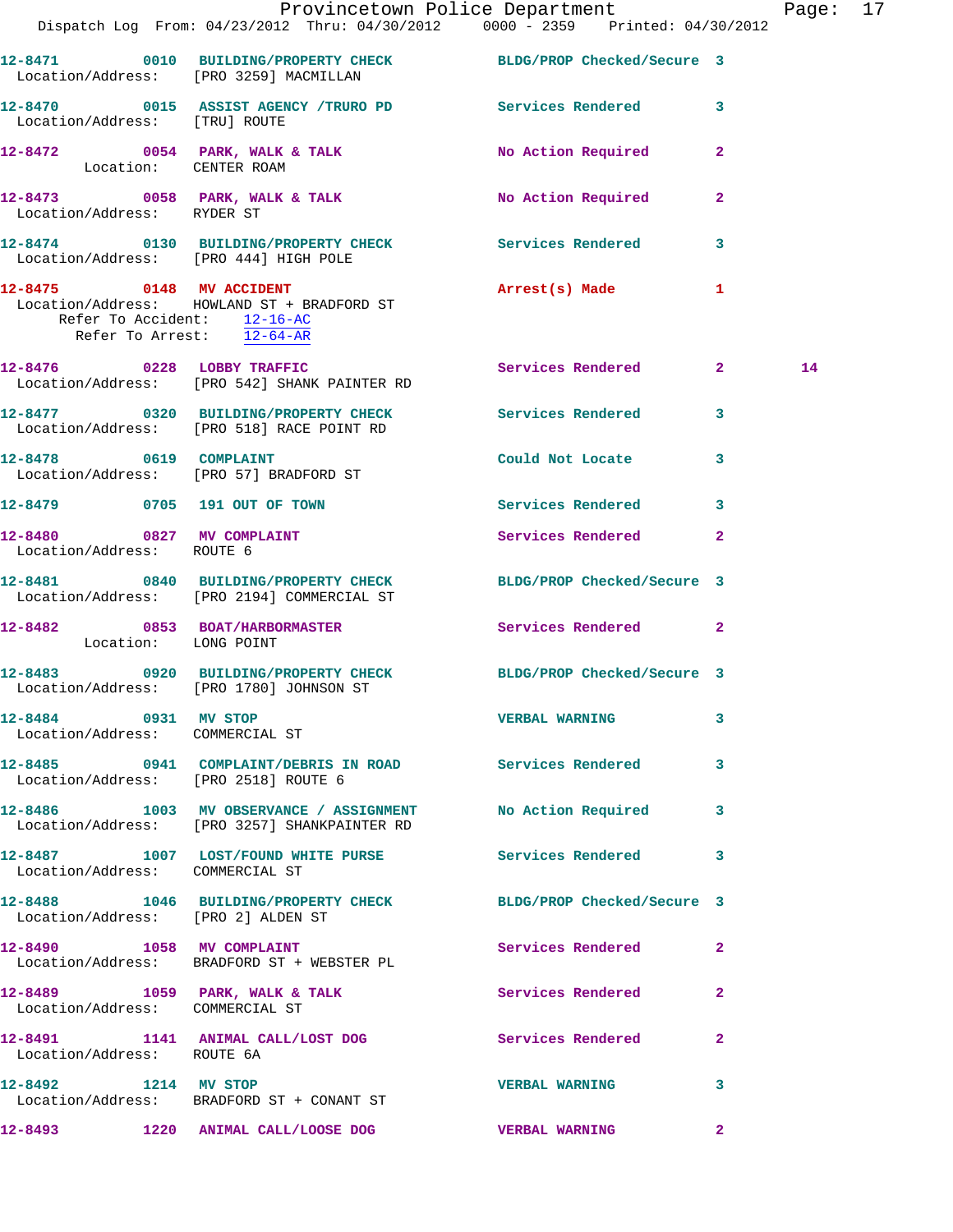|                                                          | Dispatch Log From: 04/23/2012 Thru: 04/30/2012 0000 - 2359 Printed: 04/30/2012                                         | Provincetown Police Department Page: 18 |              |  |
|----------------------------------------------------------|------------------------------------------------------------------------------------------------------------------------|-----------------------------------------|--------------|--|
|                                                          | Location/Address: BRADFORD ST + WEST VINE ST                                                                           |                                         |              |  |
|                                                          | 12-8494 1236 MV OBSERVANCE / ASSIGNMENT Services Rendered 3<br>Location/Address: [PRO 216] COMMERCIAL ST + BRADFORD ST |                                         |              |  |
|                                                          | 12-8495 1244 MV STOP VERBAL WARNING<br>Location/Address: [PRO 2062] WINSLOW ST                                         |                                         | 3            |  |
|                                                          | 12-8496 1250 HIGH SCHOOL AFTER HOURS. Services Rendered 3                                                              |                                         |              |  |
|                                                          | 12-8497 1305 MV STOP<br>Location/Address: [PRO 43] BRADFORD ST                                                         | <b>VERBAL WARNING</b>                   | 3            |  |
|                                                          | 12-8498 1316 PARK, WALK & TALK Services Rendered 2<br>Location/Address: [PRO 182] COMMERCIAL ST                        |                                         |              |  |
|                                                          | 12-8499 1358 BUILDING/PROPERTY CHECK BLDG/PROP Checked/Secure 3<br>Location/Address: [PRO 519] RACE POINT RD           |                                         |              |  |
|                                                          | 12-8500 1454 MEDICAL EMERGENCY PATIENT REFUSAL 1<br>Location/Address: [PRO 1711] BRADFORD ST                           |                                         |              |  |
|                                                          | 12-8501 1608 MEDICAL EMERGENCY PATIENT REFUSAL<br>Location/Address: [PRO 247] COMMERCIAL ST                            |                                         | 1            |  |
|                                                          | 12-8502 1639 MV OBSERVANCE / ASSIGNMENT No Action Required 3<br>Location/Address: BRADFORD ST + RYDER ST               |                                         |              |  |
| Refer To Accident: 12-16-AC<br>Refer To Arrest: 12-64-AR | 12-8503 1710 MV ACCIDENT<br>Location/Address: BRADFORD ST + COOK ST                                                    | Services Rendered 1                     |              |  |
|                                                          | 12-8504 1717 DOGS IN CAR<br>Location/Address: [PRO 569] WINSLOW ST                                                     | Services Rendered                       | $\mathbf{2}$ |  |
|                                                          | 12-8505 1747 MV OBSERVANCE / ASSIGNMENT Services Rendered 3<br>Location/Address: BRADFORD ST + RYDER ST                |                                         |              |  |
|                                                          | 12-8506 1754 MV STOP<br>Location/Address: [PRO 44] BRADFORD ST                                                         | <b>VERBAL WARNING</b>                   | 3            |  |
|                                                          | 12-8507 1814 MEDICAL EMERGENCY<br>Location/Address: [PRO 2087] HARRY KEMP WAY                                          | Transported to Hospital 1               |              |  |
| Location/Address: [PRO 2543] MACMILLAN                   | 12-8508 1829 BUILDING/PROPERTY CHECK BLDG/PROP Checked/Secure 3                                                        |                                         |              |  |
|                                                          | 12-8509 1946 ASSIST CITIZEN<br>Location/Address: [PRO 542] SHANK PAINTER RD                                            | SPOKEN TO                               | 3            |  |
|                                                          | 12-8510 1948 BUILDING/PROPERTY CHECK Services Rendered<br>Location/Address: [PRO 391] COMMERCIAL ST                    |                                         | 3            |  |
| Location/Address: [PRO 2513] ROUTE 6                     | 12-8511 1952 MV OBSERVANCE / ASSIGNMENT Services Rendered 3                                                            |                                         |              |  |
|                                                          | 12-8512 1954 BUILDING/PROPERTY CHECK BLDG/PROP Checked/Secure 3<br>Location/Address: [PRO 488] MAYFLOWER ST            |                                         |              |  |
|                                                          | 12-8513 2005 MV OBSERVANCE / ASSIGNMENT Services Rendered 3<br>Location/Address: [PRO 2577] BRADFORD ST                |                                         |              |  |
|                                                          | 12-8514 2010 MV STOP<br>Location/Address: [PRO 43] BRADFORD ST                                                         | <b>VERBAL WARNING</b>                   | 3            |  |
| 12-8515 2010 MV STOP                                     | Location/Address: ROUTE 6 + CONWELL ST                                                                                 | <b>VERBAL WARNING</b>                   | 3            |  |
| 12-8516 2016 MV STOP                                     | Location/Address: ALDEN ST + BRADFORD ST                                                                               | <b>VERBAL WARNING</b>                   | 3            |  |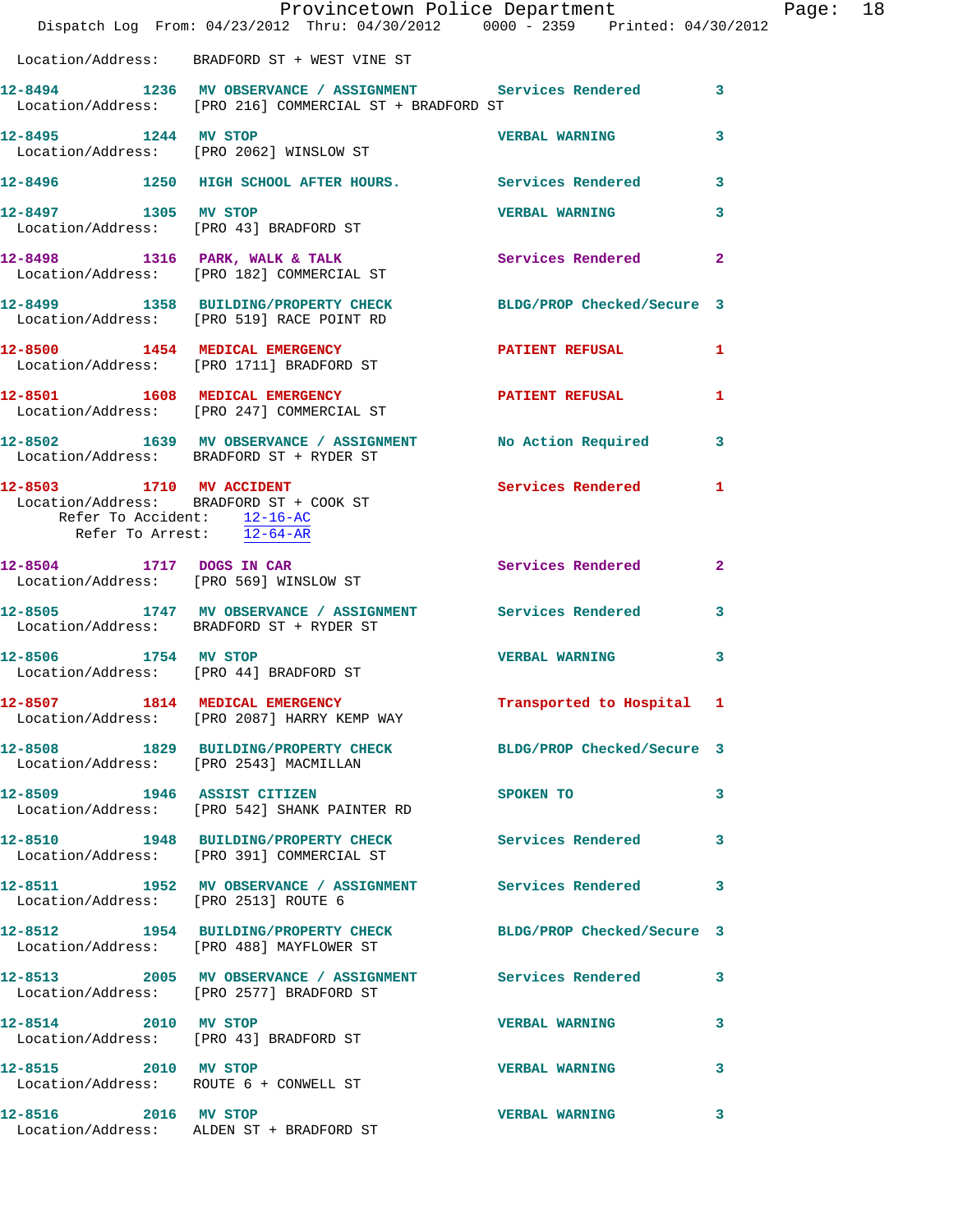| 12-8517 2028 MV STOP                                           | Location/Address: CARVER CT + BRADFORD ST                                                             | <b>VERBAL WARNING</b>      | $\mathbf{3}$             |
|----------------------------------------------------------------|-------------------------------------------------------------------------------------------------------|----------------------------|--------------------------|
| 12-8518 2035 MV DISABLED                                       | Location/Address: [PRO 3296] SHANK PAINTER RD                                                         | Services Rendered          | $\overline{2}$           |
| 12-8519 2036 MV STOP                                           | Location/Address: [PRO 43] BRADFORD ST                                                                | <b>VERBAL WARNING</b>      | 3                        |
| 12-8520 2043 MV STOP                                           | Location/Address: ROUTE 6 + CONWELL ST                                                                | <b>VERBAL WARNING</b>      | 3                        |
|                                                                | 12-8521 2054 BUILDING/PROPERTY CHECK<br>Location/Address: [PRO 306] COMMERCIAL ST                     | BLDG/PROP Checked/Secure 3 |                          |
| 12-8522 2059 BAR CHECK                                         | Location/Address: [PRO 272] COMMERCIAL ST                                                             | Services Rendered          | $\mathbf{2}$             |
| 12-8523 2104 BAR CHECK                                         | Location/Address: [PRO 399] COMMERCIAL ST                                                             | <b>Services Rendered</b>   | $\overline{2}$           |
|                                                                | 12-8524 2105 MEDICAL EMERGENCY<br>Location/Address: [PRO 1237] MILLER HILL RD                         | <b>PATIENT REFUSAL</b>     | 1                        |
| 12-8525 2113 MV STOP                                           | Location/Address: COTTAGE ST + COMMERCIAL ST                                                          | <b>VERBAL WARNING</b>      | $\overline{\phantom{a}}$ |
|                                                                | 12-8526 2125 BUILDING/PROPERTY CHECK<br>Location/Address: [PRO 2818] CONWELL ST                       | BLDG/PROP Checked/Secure 3 |                          |
|                                                                | 12-8527 2135 BUILDING/PROPERTY CHECK<br>Location/Address: [PRO 3256] COMMERCIAL ST                    | BLDG/PROP Checked/Secure 3 |                          |
| 12-8528 2146 MV STOP                                           | Location/Address: [PRO 2391] BRADFORD ST                                                              | <b>VERBAL WARNING</b>      | 3                        |
|                                                                | 12-8529 2156 BUILDING/PROPERTY CHECK<br>Location/Address: [PRO 440] HARRY KEMP WAY                    | BLDG/PROP Checked/Secure 3 |                          |
| 12-8530 2158 FOLLOW UP                                         | Location/Address: [PRO 346] COMMERCIAL ST                                                             | Services Rendered 2        |                          |
|                                                                | 12-8531 2158 BUILDING/PROPERTY CHECK<br>Location/Address: [PRO 530] SHANKPAINTER RD                   | BLDG/PROP Checked/Secure 3 |                          |
| 12-8532 2203 BAR CHECK<br>Location/Address: [PRO 80] CARVER ST |                                                                                                       | Services Rendered          | $\mathbf{2}$             |
|                                                                | 12-8533 2256 BUILDING/PROPERTY CHECK<br>Location/Address: [PRO 306] COMMERCIAL ST                     | <b>Services Rendered</b>   | 3                        |
| 12-8534 2257 BAR CHECK                                         | Location/Address: [PRO 2737] COMMERCIAL ST                                                            | Services Rendered          | $\mathbf{2}$             |
|                                                                | 12-8535 2301 MV OBSERVANCE / ASSIGNMENT Services Rendered<br>Location/Address: [PRO 2577] BRADFORD ST |                            | $\mathbf{3}$             |
|                                                                | 12-8536 2317 BUILDING/PROPERTY CHECK<br>Location/Address: [PRO 175] COMMERCIAL ST                     | BLDG/PROP Checked/Secure 3 |                          |
| 12-8537 2342 MV STOP                                           | Location/Address: BRADFORD ST + PRINCE ST                                                             | <b>VERBAL WARNING</b>      | $\mathbf{3}$             |
|                                                                | 12-8538 2349 BAR CHECK<br>Location/Address: [PRO 3443] COMMERCIAL ST                                  | <b>Services Rendered</b> 2 |                          |
| For Date: $04/30/2012$ - Monday                                |                                                                                                       |                            |                          |

**12-8539 0002 INFO SERVICES - LOBBY Services Rendered 2**